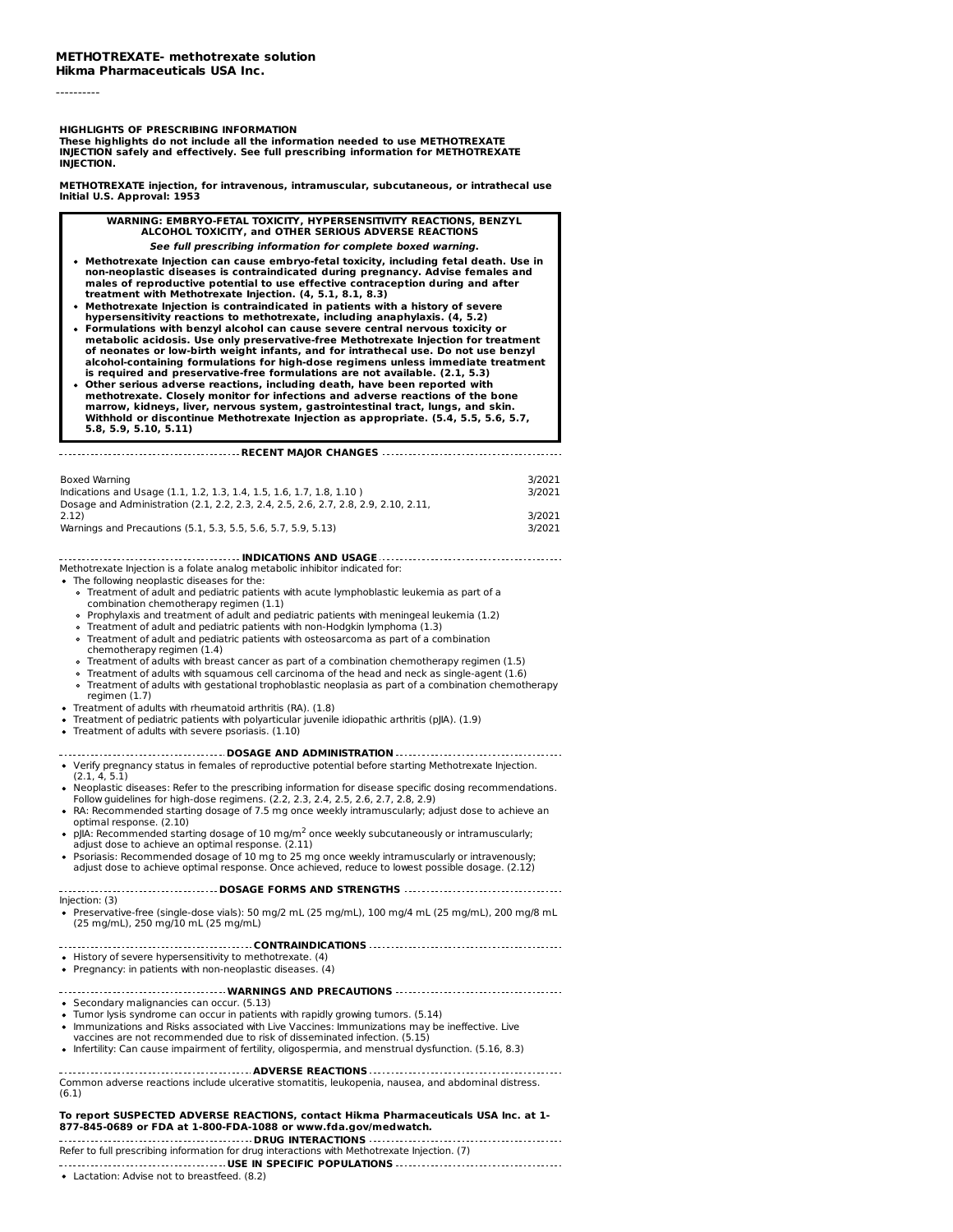Pediatric use: Intermediate-dose methotrexate can cause serious neurotoxicity in patients with acute lymphoblastic leukemia. (8.4)

**See 17 for PATIENT COUNSELING INFORMATION and FDA-approved patient labeling. Revised: 9/2021**

#### **FULL PRESCRIBING INFORMATION: CONTENTS\* WARNING: EMBRYO-FETAL TOXICITY, HYPERSENSITIVITY REACTIONS, BENZYL ALCOHOL TOXICITY, and OTHER SERIOUS ADVERSE REACTIONS 1 INDICATIONS AND USAGE**

#### 1.1 Acute Lymphoblastic Leukemia

- 1.2 Meningeal Leukemia: Prophylaxis and Treatment
- 1.3 Non-Hodgkin Lymphoma
- 1.4 Osteosarcoma
- 1.5 Breast Cancer
- 1.6 Squamous Cell Carcinoma of the Head and Neck
- 1.7 Gestational Trophoblastic Neoplasia
- 1.8 Rheumatoid Arthritis
- 1.9 Polyarticular Juvenile Idiopathic Arthritis
- 1.10 Psoriasis

#### **2 DOSAGE AND ADMINISTRATION**

- 2.1 Important Dosage and Safety Information
- 2.2 Recommended Monitoring and Concomitant Therapies for Intermediate- and
- High-Dose Regimens
- 2.3 Recommended Dosage for Acute Lymphoblastic Leukemia
- 2.4 Recommended Dosage for Meningeal Leukemia: Prophylaxis and Treatment
- 2.5 Recommended Dosage for Non-Hodgkin Lymphoma
- 2.6 Recommended Dosage for Osteosarcoma
- 2.7 Recommended Dosage for Breast Cancer
- 2.8 Recommended Dosage for Squamous Cell Carcinoma of Head and Neck
- 2.9 Recommended Dosage for Gestational Trophoblastic Neoplasia
- 2.10 Recommended Dosage for Rheumatoid Arthritis
- 2.11 Recommended Dosage for Polyarticular Juvenile Idiopathic Arthritis
- 2.12 Recommended Dosage for Psoriasis
- 2.13 Dosage Modifications for Adverse Reactions
- 2.14 Administration and Handling Information
- **3 DOSAGE FORMS AND STRENGTHS**

### **4 CONTRAINDICATIONS**

#### **5 WARNINGS AND PRECAUTIONS**

- 5.1 Embryo-Fetal Toxicity
- 5.2 Hypersensitivity Reactions
- 5.3 Risks of Serious Adverse Reactions due to Benzyl Alcohol-Preservative
- 5.4 Myelosuppression
- 5.5 Serious Infections
- 5.6 Renal Toxicity
- 5.7 Hepatotoxicity
- 5.8 Neurotoxicity
- 5.9 Gastrointestinal Toxicity
- 5.10 Pulmonary Toxicity
- 5.11 Dermatologic Reactions
- 5.12 Folic Acid Supplementation
- 5.13 Secondary Malignancies
- 5.14 Tumor Lysis Syndrome
- 5.15 Immunization and Risks Associated with Live Vaccines
- 5.16 Infertility
- 5.17 Increased Risk of Adverse Reactions Due to Third Space Accumulation
- 5.18 Increased Risk of Soft Tissue and Bone Toxicity with Concomitant Radiotherapy
- 5.19 Risk of Serious Adverse Reactions with Medication Errors

#### **6 ADVERSE REACTIONS**

- 6.1 Clinical Trials Experience
- 6.2 Postmarketing Experience

## **7 DRUG INTERACTIONS**

- 7.1 Effects of Other Drugs on Methotrexate
- 7.2 Effects of Methotrexate on Other Drugs

#### **8 USE IN SPECIFIC POPULATIONS**

- 8.1 Pregnancy
- 8.2 Lactation
- 8.3 Females and Males of Reproductive Potential
- 8.4 Pediatric Use
- 8.5 Geriatric Use
- 8.6 Renal Impairment
- 8.7 Hepatic Impairment

## **10 OVERDOSAGE**

- **11 DESCRIPTION**
- **12 CLINICAL PHARMACOLOGY**
- 12.1 Mechanism of Action
- 12.3 Pharmacokinetics
- **13 NONCLINICAL TOXICOLOGY**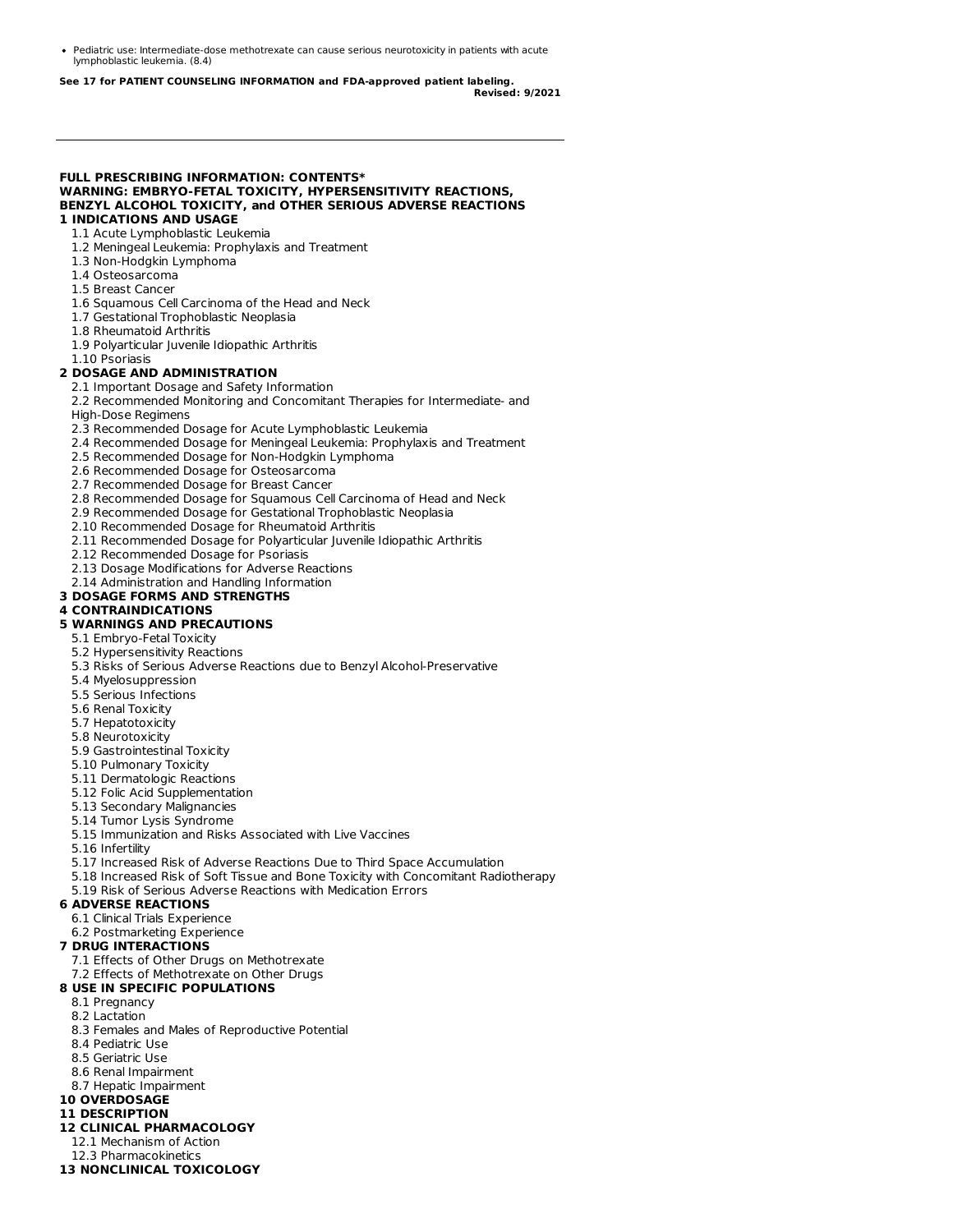13.1 Carcinogenesis, Mutagenesis, Impairment of Fertility

**15 REFERENCES**

#### **16 HOW SUPPLIED/STORAGE AND HANDLING**

**17 PATIENT COUNSELING INFORMATION**

\* Sections or subsections omitted from the full prescribing information are not listed.

#### **FULL PRESCRIBING INFORMATION**

#### **WARNING: EMBRYO-FETAL TOXICITY, HYPERSENSITIVITY REACTIONS, BENZYL ALCOHOL TOXICITY, and OTHER SERIOUS ADVERSE REACTIONS**

- **Methotrexate Injection can cause embryo-fetal toxicity, including fetal death. For non-neoplastic diseases, Methotrexate Injection is contraindicated in pregnancy. Advise females and males of reproductive potential to use effective contraception [see Contraindications (4), Warnings and Precautions (5.1), and Use in Specific Populations (8.1, 8.3)].**
- **Methotrexate Injection is contraindicated in patients with a history of severe hypersensitivity reactions to methotrexate, including anaphylaxis [see Contraindications (4) and Warnings and Precautions (5.2)].**
- **Formulations with benzyl alcohol can cause severe central nervous toxicity or metabolic acidosis. Use only preservative-free Methotrexate Injection for treatment of neonates or low-birth weight infants and for intrathecal use. Do not use benzyl alcohol-containing formulations for high-dose regimens unless immediate treatment is required and preservative-free formulations are not available [see Dosage and Administration (2.1) and Warnings and Precautions (5.3)].**
- **Other serious adverse reactions, including death, have been reported with methotrexate. Closely monitor for infections and adverse reactions of the bone marrow, kidneys, liver, nervous system, gastrointestinal tract, lungs, and skin. Withhold or discontinue Methotrexate Injection as appropriate [see Warnings and Precautions (5.4, 5.5, 5.6, 5.7, 5.8, 5.9, 5.10, 5.11)].**

## **1 INDICATIONS AND USAGE**

#### **1.1 Acute Lymphoblastic Leukemia**

Methotrexate Injection is indicated for the treatment of adult and pediatric patients with acute lymphoblastic leukemia (ALL) as part of a combination chemotherapy regimen.

#### **1.2 Meningeal Leukemia: Prophylaxis and Treatment**

Methotrexate Injection is indicated for the prophylaxis and treatment of meningeal leukemia in adult and pediatric patients.

#### **1.3 Non-Hodgkin Lymphoma**

Methotrexate Injection is indicated for the treatment of adults and pediatric patients with Non-Hodgkin lymphoma.

#### **1.4 Osteosarcoma**

Methotrexate Injection is indicated for the treatment of adults and pediatric patients with osteosarcoma as part of a combination chemotherapy regimen.

#### **1.5 Breast Cancer**

Methotrexate Injection is indicated for the treatment of adults with breast cancer as part of a combination chemotherapy regimen.

#### **1.6 Squamous Cell Carcinoma of the Head and Neck**

Methotrexate Injection is indicated for the treatment of adults with squamous cell carcinoma of the head and neck as a single-agent.

#### **1.7 Gestational Trophoblastic Neoplasia**

Methotrexate Injection is indicated for the treatment of adults with gestational trophoblastic neoplasia (GTN) as part of a combination chemotherapy regimen.

### **1.8 Rheumatoid Arthritis**

Methotrexate Injection is indicated for the treatment of adults with rheumatoid arthritis (RA).

## **1.9 Polyarticular Juvenile Idiopathic Arthritis**

Methotrexate Injection is indicated for the treatment of pediatric patients with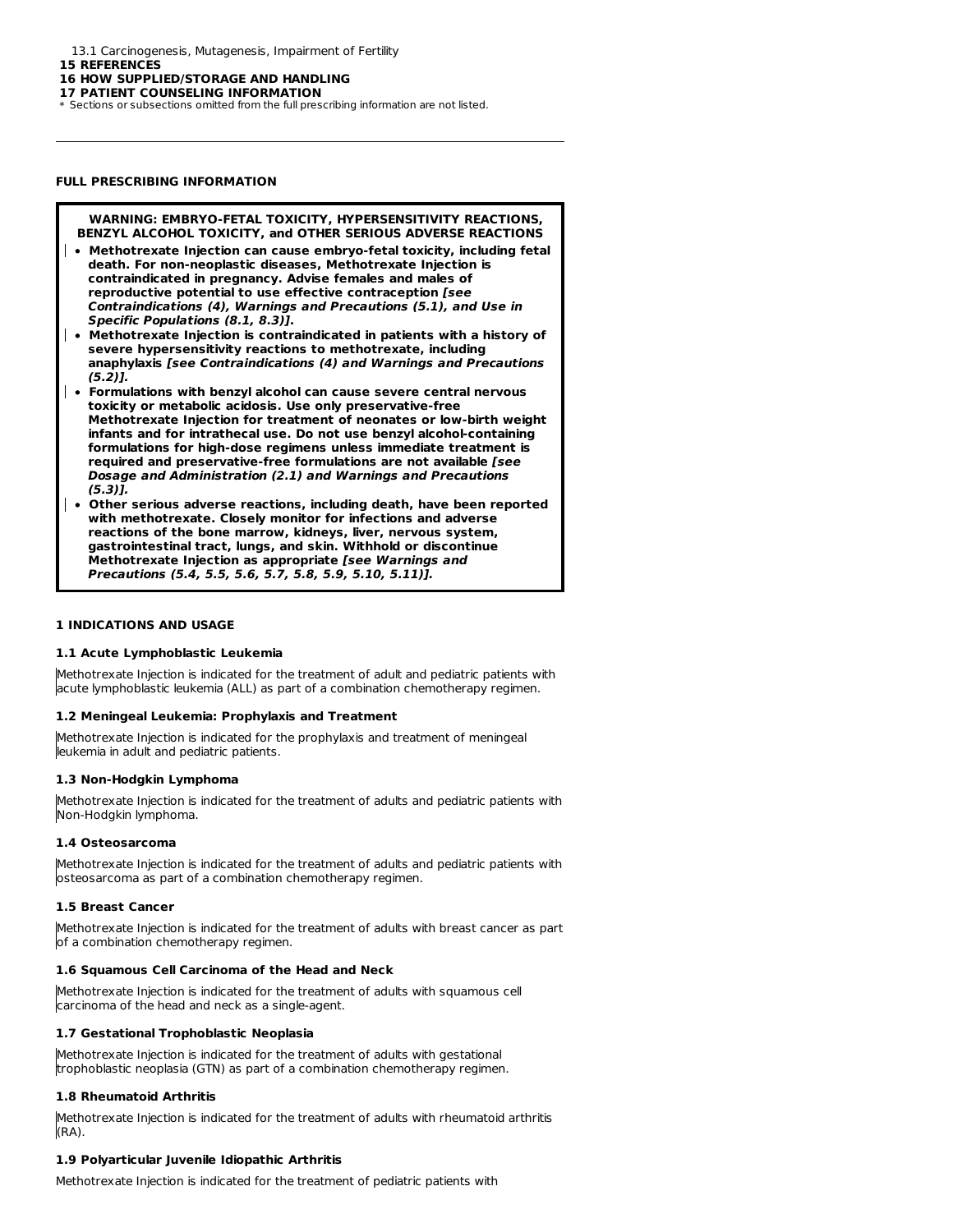polyarticular Juvenile Idiopathic Arthritis (pJIA).

## **1.10 Psoriasis**

Methotrexate Injection is indicated for the treatment of adults with severe psoriasis.

## **2 DOSAGE AND ADMINISTRATION**

#### **2.1 Important Dosage and Safety Information**

- **Use only preservative-free Methotrexate Injection for treatment of neonates or low-birth weight infants and for intrathecal use. Do not use benzyl alcohol-containing formulations for high-dose regimens unless immediate treatment is required and preservative-free formulations are not available** [see Warnings and Precautions (5.3) and Use in Specific Populations (8.4)].
- Verify pregnancy status in females of reproductive potential before starting Methotrexate Injection [see Contraindications (4) and Warnings and Precautions (5.1)].
- For patients switching between a methotrexate product administered orally and Methotrexate Injection, consider potential differences in bioavailability.

#### **2.2 Recommended Monitoring and Concomitant Therapies for Intermediateand High-Dose Regimens**

To decrease the risk of severe adverse reactions [see Warnings and Precautions (5)]:

- Administer leucovorin rescue in patients receiving Methotrexate Injection doses of  $500$  mg/m<sup>2</sup> or greater (e.g., high-dose).
- Consider leucovorin rescue for patients receiving Methotrexate Injection doses between 100 mg/m<sup>2</sup> to less than 500 mg/m<sup>2</sup> (e.g., intermediate-dose). Refer to the leucovorin Prescribing Information for additional information.
- For high-dose Methotrexate Injection regimens, follow the supportive care and monitoring instructions below. Also consider for patients receiving intermediate-dose Methotrexate Injection regimens.
	- Monitor serum creatinine, electrolytes, at baseline and at least daily during therapy
	- Administer intravenous fluids starting before the first dose and continuing  $\circ$
	- throughout treatment to maintain adequate hydration and urine output Alkalinize urine starting before the first dose and continuing throughout treatment
	- to maintain a urinary pH of 7 or higher Monitor methotrexate concentrations at least daily and adjust hydration and  $\circ$
- leucovorin dosing as needed Administer glucarpidase in patients who have toxic plasma methotrexate concentrations (>1 micromole per liter) and delayed methotrexate clearance due to
- impaired renal function (refer to the glucarpidase Prescribing Information for additional information)

## **2.3 Recommended Dosage for Acute Lymphoblastic Leukemia**

Methotrexate Injection is used as part of a multi-drug regimen. The recommended dosage varies from 10 to 5000 mg/m<sup>2</sup> intravenously. For high dose Methotrexate Injection regimens, use leucovorin rescue in accordance with high-dose methotrexate regimen guidelines [see Dosage and Administration (2.2)]. Lower doses (e.g., 20 to 30 mg/m<sup>2</sup>/week) may be used intramuscularly. Individualize the dose and schedule of Methotrexate Injection based on disease state, patient risk category, concurrent drugs used, phase of treatment, and response to treatment.

### **2.4 Recommended Dosage for Meningeal Leukemia: Prophylaxis and Treatment**

#### **Use only preservative-free Methotrexate Injection for intrathecal use.**

Prior to administration, dilute preservative-free Methotrexate Injection to a concentration of 1 mg/mL in preservative-free 0.9% Sodium Chloride Injection, USP.

The recommended intrathecal dose of Methotrexate Injection (preservative-free) is based on age:

less than 1 year: 6 mg

 $\bullet$ 

- 1 to less than 2 years: 8 mg
- 2 to less than 3 years: 10 mg
- 3 to less than 9 years: 12 mg
- greater than or equal to 9 years: 12 to 15 mg

For treatment of meningeal leukemia, intrathecal methotrexate may be given at intervals of 2 or more days up to twice weekly; however, administration at intervals of less than 1 week may result in increased subacute toxicity. For meningeal leukemia prophylaxis, Methotrexate Injection is administered no more than once weekly.

For patients with Down Syndrome, administer leucovorin rescue with intrathecal Methotrexate Injection.

## **2.5 Recommended Dosage for Non-Hodgkin Lymphoma**

The recommended dosage of Methotrexate Injection varies. When used in combination, recommended dosages range from 10 mg/m<sup>2</sup> to 8000 mg/m<sup>2</sup> intravenously. When used as a single agent, recommended dosages include 8,000 mg/m<sup>2</sup> intravenously for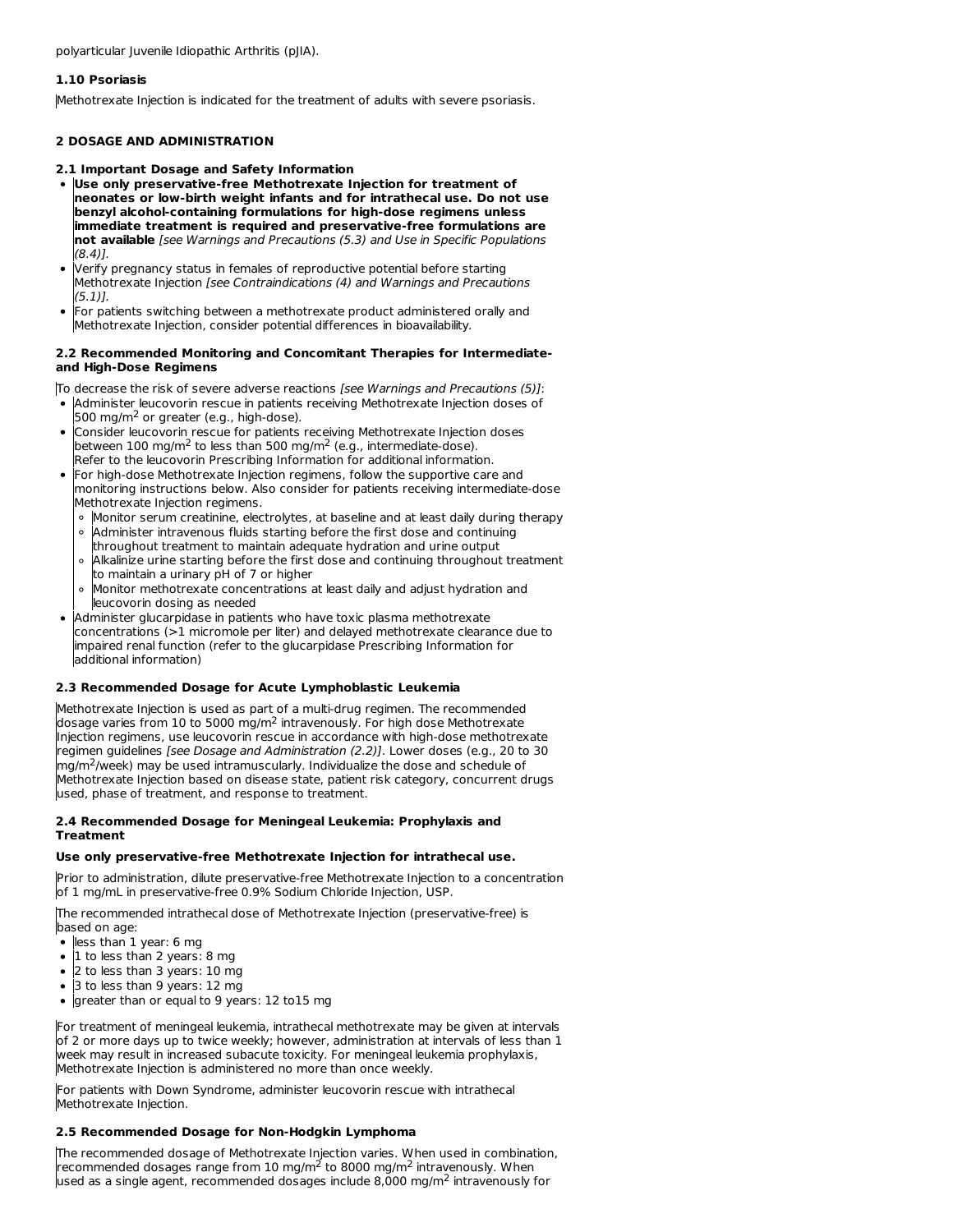central nervous system-directed therapy or 5 to 75 mg intravenously for cutaneous forms of Non-Hodgkin lymphoma.

As part of a combination chemotherapy regimen, a recommended dosage of Methotrexate Injection is 1,000 mg/m<sup>2</sup> or 3,000 mg/m<sup>2</sup> as an intravenous infusion over 24 hours followed by leucovorin rescue in accordance with high-dose methotrexate regimen guidelines [see Dosage and Administration (2.2)].

For central nervous system-directed therapy, a recommended dosage of Methotrexate Injection is 8,000 mg/m<sup>2</sup> as an intravenous infusion over 4 hours as a single agent or in combination with immunochemotherapy at doses ranging from 3,000 mg/m<sup>2</sup> to 8,000 mg/m<sup>2</sup> followed by leucovorin rescue in accordance with high-dose methotrexate regimen guidelines [see Dosage and Administration (2.2)].

For intrathecal Methotrexate Injection (preservative-free), the recommended dose is based on age [see Dosage and Administration (2.4)]. The frequency of administration varies based on whether it is being used for treatment or prophylaxis, and other factors.

## **2.6 Recommended Dosage for Osteosarcoma**

The recommended dosage of Methotrexate Injection is typically 12 g/m<sup>2</sup> (maximum 20  $\,$ g/dose) as an intravenous infusion over 4 hours administered as a component of a combination chemotherapy regimen. Administer leucovorin rescue in accordance with high-dose methotrexate regimen guidelines [see Dosage and Administration (2.2)]. Subsequent doses may need to be adjusted based on observed peak serum methotrexate concentrations. Dosage and schedule may vary based upon factors such as patient comorbidities, disease state, and prior treatments.

### **2.7 Recommended Dosage for Breast Cancer**

A recommended dosage of Methotrexate Injection is 40 mg/m<sup>2</sup> intravenously as a component of a cyclophosphamide- and fluorouracil-based multi-drug regimen.

### **2.8 Recommended Dosage for Squamous Cell Carcinoma of Head and Neck**

The recommended dosage of Methotrexate Injection ranges from 40 to 60 mg/m<sup>2</sup> intravenously once weekly.

### **2.9 Recommended Dosage for Gestational Trophoblastic Neoplasia**

For patients with low-risk gestational trophoblastic neoplasia (GTN) a recommended dosage for Methotrexate Injection is 30 mg/m<sup>2</sup> to 200 mg/m<sup>2</sup> or 0.4 mg/kg to1 mg/kg intravenously or intramuscularly.

For patients with high-risk GTN, a recommended dosage for Methotrexate Injection is  $300$  mg/m<sup>2</sup> over 12 hours as an intravenous infusion as a component of a multi-drug regimen.

#### **2.10 Recommended Dosage for Rheumatoid Arthritis**

The recommended starting dosage of Methotrexate Injection is 7.5 mg once weekly, administered intramuscularly with escalation to achieve optimal response. Dosages of more than 20 mg once weekly result in an increased risk of serious adverse reactions, including myelosuppression.

When responses are observed, the majority occurred between 3 and 6 weeks from initiation of treatment; however, responses have occurred up to 12 weeks after treatment initiation.

Administer folic acid or folinic acid to reduce the risk of methotrexate adverse reactions [see Warnings and Precautions (5.12)].

#### **2.11 Recommended Dosage for Polyarticular Juvenile Idiopathic Arthritis**

The recommended starting dosage of Methotrexate Injection is 10 mg/m<sup>2</sup> once weekly administered subcutaneously or intramuscularly, with escalation to achieve optimal  $r$ esponse. Dosages over 30 mg/m $^2$  per week may result in an increased risk of serious adverse reactions, including myelosuppression. When responses are observed, the majority occurred between 3 and 6 weeks from initiation of treatment; however, responses have occurred up to 12 weeks after treatment initiation.

Administer folic acid or folinic acid to reduce the risk of methotrexate adverse reactions [see Warnings and Precautions (5.12)].

## **2.12 Recommended Dosage for Psoriasis**

The recommended dosage of Methotrexate Injection is 10 mg to 25 mg intramuscularly or intravenously once weekly until adequate response is achieved.

Adjust the dose gradually to achieve optimal clinical response; do not exceed 25 mg per week. Once optimal clinical response has been achieved, reduce the dosage to the lowest possible dosing regimen.

Administer folic acid or folinic acid to reduce the risk of methotrexate adverse reactions [see Warnings and Precautions (5.12)].

## **2.13 Dosage Modifications for Adverse Reactions**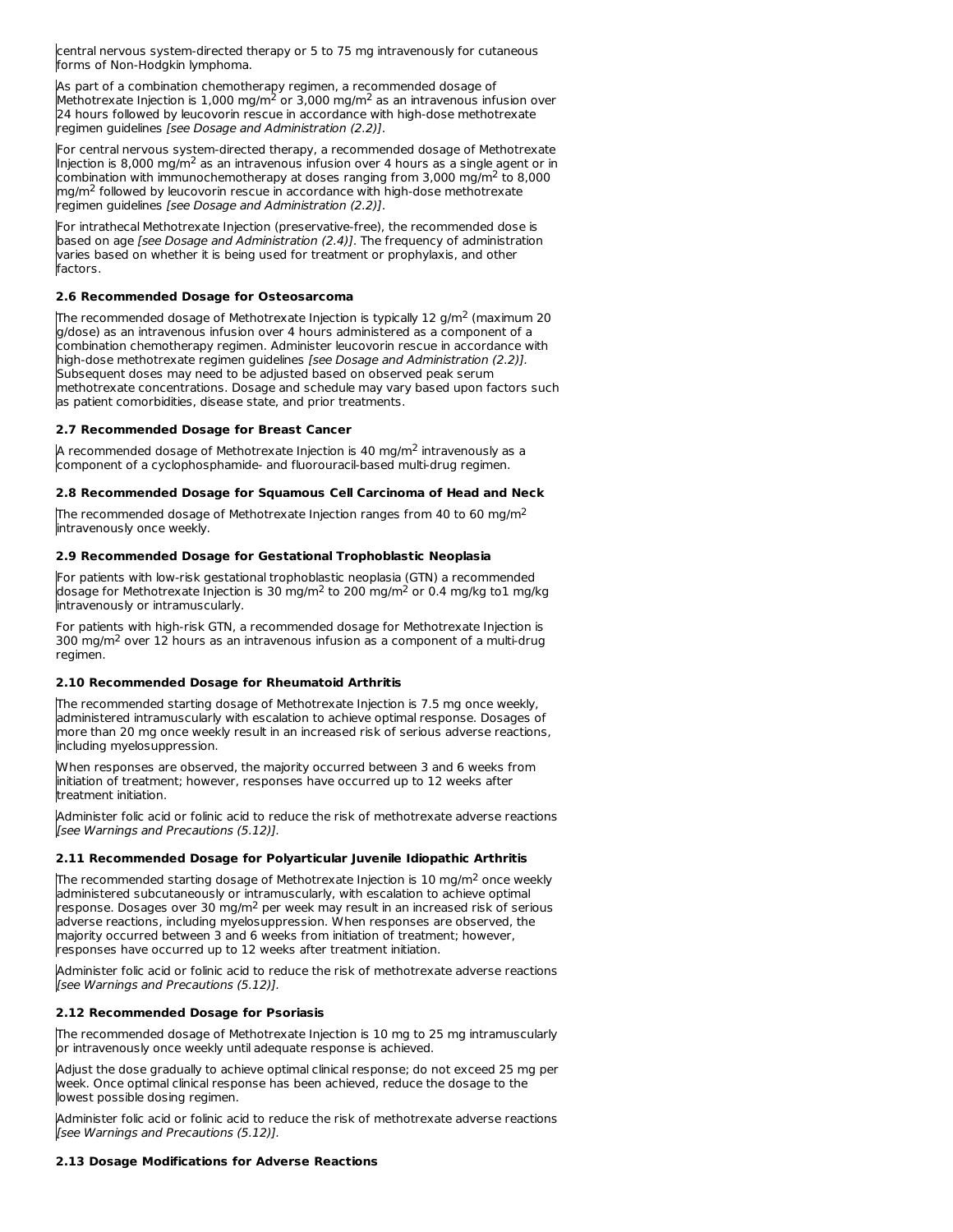Discontinue Methotrexate Injection for:

- Anaphylaxis or other severe hypersensitivity reactions [see Warnings and Precautions  $(5.2)$
- Lymphoproliferative disease [see Warnings and Precautions (5.13)]

Withhold, dose reduce or discontinue Methotrexate Injection as appropriate for:

• Myelosuppression [see Warnings and Precautions (5.4)]

Withhold or discontinue Methotrexate Injection as appropriate for:

- Serious infections [see Warnings and Precautions (5.5)]
- Renal toxicity [see Warnings and Precautions (5.6)]
- Hepatotoxicity [see Warnings and Precautions (5.7)]
- Neurotoxicity [see Warnings and Precautions (5.8)]
- Gastrointestinal toxicity [see Warnings and Precautions (5.9)]
- Pulmonary toxicity [see Warnings and Precautions (5.10)]
- Dermatologic reactions [see Warnings and Precautions (5.11)]

## **2.14 Administration and Handling Information**

Methotrexate Injection is a hazardous drug. Follow applicable special handling and disposable procedures. 1

### **Preservative-free (single-dose vial)**

Methotrexate Injection preservative-free may be administered by intramuscular, intravenous, subcutaneous, or intrathecal injection.

- **Use only preservative-free Methotrexate Injection for treatment of neonates or low-birth weight infants and for intrathecal use** [see Warning and Precautions (5.3) and Use in Specific Populations (8.4)].
- **Use preservative-free Methotrexate Injection for high-dose regimens unless immediate treatment is required, and preservative-free formulations are not available** [see Warning and Precautions (5.3) and Use in Specific Populations (8.4)].
- Preservative-free Methotrexate Injection may be further diluted immediately before use with preservative-free 0.9% Sodium Chloride Injection, USP. For the treatment or prophylaxis of meningeal leukemia, dilute the solution to a concentration of 1 mg/mL in 0.9% Sodium Chloride Injection, USP. Discard unused portion.
- Visually inspect for particulate matter and discoloration prior to administration. Discard if particulate matter or discoloration is observed.

## **3 DOSAGE FORMS AND STRENGTHS**

Injection: Methotrexate Injection is a clear, yellow solution and is supplied in single-dose vials (preservative-free) in the following strengths:

Preservative-free (single-dose vial)

- 50 mg/2 mL (25 mg/mL)
- 100 mg/4 mL (25 mg/mL)
- 200 mg/8 mL (25 mg/mL)
- 250 mg/10 mL (25 mg/mL)

## **4 CONTRAINDICATIONS**

Methotrexate Injection is contraindicated in:

- Patients with history of severe hypersensitivity to methotrexate [see Warnings and Precautions (5.2)].
- Pregnancy in patients with non-neoplastic diseases [see Warnings and Precautions (5.1) and Use in Specific Populations (8.1)].

#### **5 WARNINGS AND PRECAUTIONS**

## **5.1 Embryo-Fetal Toxicity**

Based on published reports and its mechanism of action, methotrexate can cause embryo-fetal toxicity, including fetal death when administered to a pregnant woman.

Methotrexate Injection is contraindicated for use in pregnant women with non-neoplastic diseases. Advise pregnant women with neoplastic diseases of the potential risk to a fetus. The preservative benzyl alcohol can cross the placenta; when possible, use the preservative-free formulation when Methotrexate Injection is needed during pregnancy to treat a neoplastic disease [see Warnings and Precautions (5.3)].

Advise females of reproductive potential to use effective contraception during Methotrexate Injection treatment and for 6 months after the final dose. Advise males with female partners of reproductive potential to use effective contraception during Methotrexate Injection treatment and for 3 months after the final dose [see Contraindications (4) and Use in Specific Populations (8.1, 8.3, 8.4)].

## **5.2 Hypersensitivity Reactions**

Hypersensitivity reactions, including anaphylaxis, can occur with methotrexate [see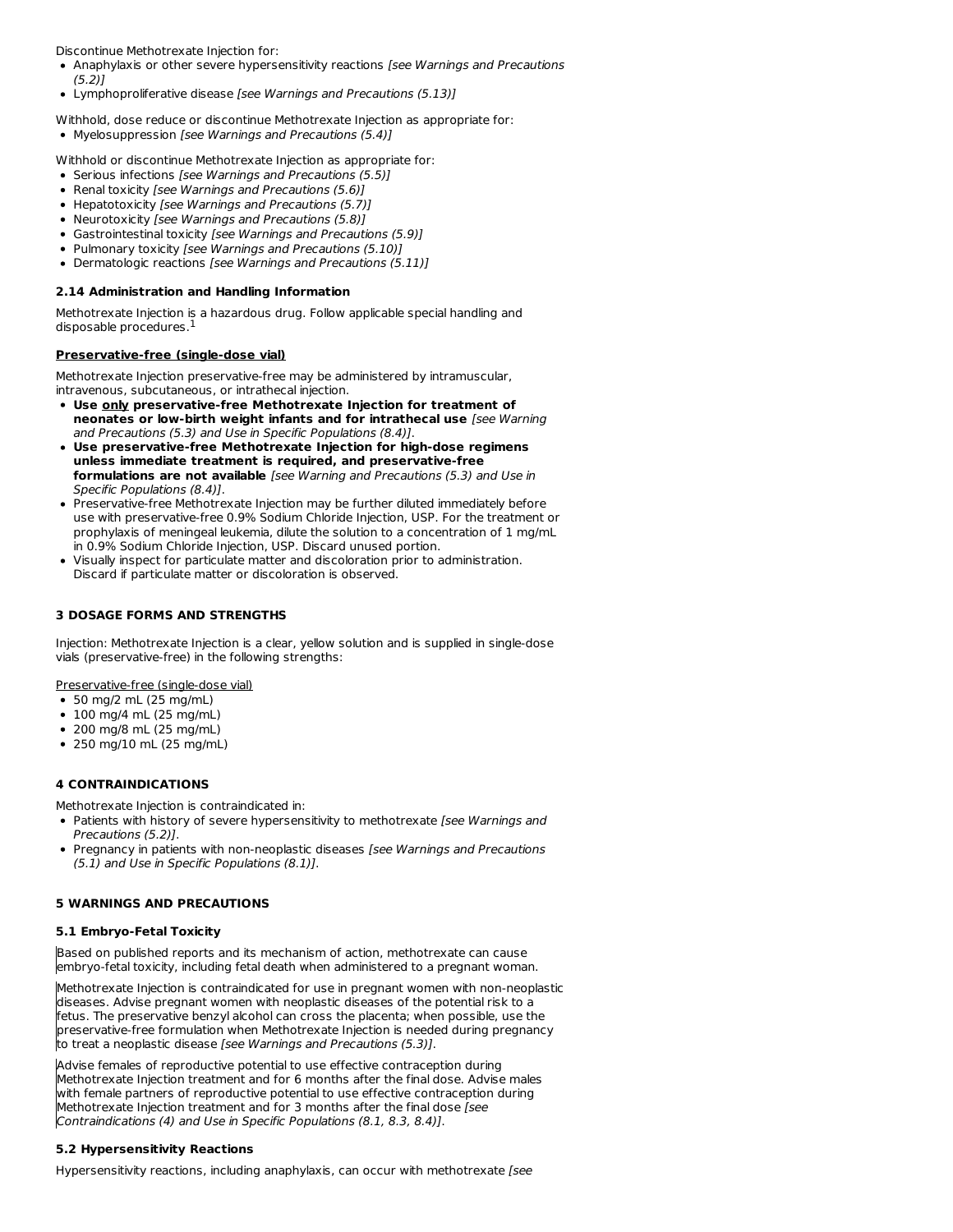Adverse Reactions (6.1)]. If signs or symptoms of anaphylaxis or any other serious hypersensitivity reaction occurs, immediately discontinue Methotrexate Injection and institute appropriate therapy [see Contraindications (4)].

#### **5.3 Risks of Serious Adverse Reactions due to Benzyl Alcohol-Preservative**

Formulations with benzyl alcohol can cause severe central nervous toxicity or metabolic acidosis, if used in neonates or low-birth weight infants, intrathecally, or in high-dose regimens. Use only preservative-free Methotrexate Injection for treatment of neonates or low-birth weight infants and for intrathecal use. Do not use benzyl alcohol-containing formulations for high-dose regimens unless immediate treatment is required, and preservative-free formulations are not available. The preservative benzyl alcohol can cross the placenta; when possible, use the preservative-free formulation when Methotrexate Injection is needed during pregnancy to treat a neoplastic disease [see Use in Specific Populations (8.1)].

#### Serious and Fatal Adverse Reactions Including Gasping Syndrome in Neonates and Low-Birth Weight Infants

Serious and fatal adverse reactions including "gasping syndrome" can occur in neonates and low birth weight infants treated with drugs containing benzyl alcohol, including Methotrexate Injection with preservative. The "gasping syndrome" is characterized by central nervous system (CNS) depression, metabolic acidosis, and gasping respirations.

When prescribing in infants (non-neonate, non-low-birth weight), if a preservative-free formulation of Methotrexate Injection is not available and use of a benzyl alcoholcontaining formulation is necessary, consider the combined daily metabolic load of benzyl alcohol from all sources including Methotrexate Injection (Methotrexate Injection contains 9.4 mg of benzyl alcohol/per mL) and other drugs containing benzyl alcohol. The minimum amount of benzyl alcohol at which serious adverse reactions may occur is not known [see Use in Specific Populations (8.4)].

#### Neurotoxicity Due to Intrathecal Administration

Serious neurotoxicity can occur following the intrathecal administration of Methotrexate Injection containing the preservative benzyl alcohol.

#### Metabolic Acidosis with High-Dose Therapy

Severe metabolic acidosis can occur with Methotrexate Injection that contains the preservative benzyl alcohol.

#### **5.4 Myelosuppression**

Methotrexate suppresses hematopoiesis and can cause severe and life-threatening pancytopenia, anemia, aplastic anemia, leukopenia, neutropenia, and thrombocytopenia [see Adverse Reactions (6.1)].

Obtain blood counts at baseline and periodically during treatment. Monitor patients for possible clinical complications of myelosuppression. Provide supportive care and withhold, reduce dose, or discontinue Methotrexate Injection as needed.

#### **5.5 Serious Infections**

Patients treated with methotrexate are at increased risk for developing life-threatening or fatal bacterial, fungal, or viral infections including opportunistic infections such as Pneumocystis jiroveci pneumonia, invasive fungal infections, hepatitis B reactivation, tuberculosis primary infection or reactivation, and disseminated Herpes zoster and cytomegalovirus infections.

Closely monitor patients for the development of signs and symptoms of infection during and after treatment with Methotrexate Injection. Withhold or discontinue Methotrexate Injection in patients who develop serious infections.

#### **5.6 Renal Toxicity**

Methotrexate can cause renal toxicity including irreversible acute renal failure. Monitor renal function and withhold or discontinue methotrexate as needed for severe renal toxicity.

For patients receiving high-dose regimens, follow recommendations to decrease the risk of renal injury and mitigate renal toxicity [see Dosage and Administration (2.2)].

Patients with impaired renal function are at increased risk for methotrexate toxicity [see Use in Specific Populations (8.6)].

Consider administration of glucarpidase in patients with toxic plasma methotrexate concentrations (>1 micromole per liter) and delayed clearance due to impaired renal function [see Dosage and Administration (2.2)].

### **5.7 Hepatotoxicity**

Methotrexate can cause severe and potentially irreversible hepatotoxicity including fibrosis, cirrhosis, and fatal liver failure [see Adverse Reactions (6.1, 6.2)].

In patients with psoriasis, fibrosis or cirrhosis may occur in the absence of symptoms or abnormal liver function tests. In patients with psoriasis, the risk of hepatotoxicity appears to increase with total cumulative dose and generally occurs after receipt of a total cumulative dose of 1.5 g or more.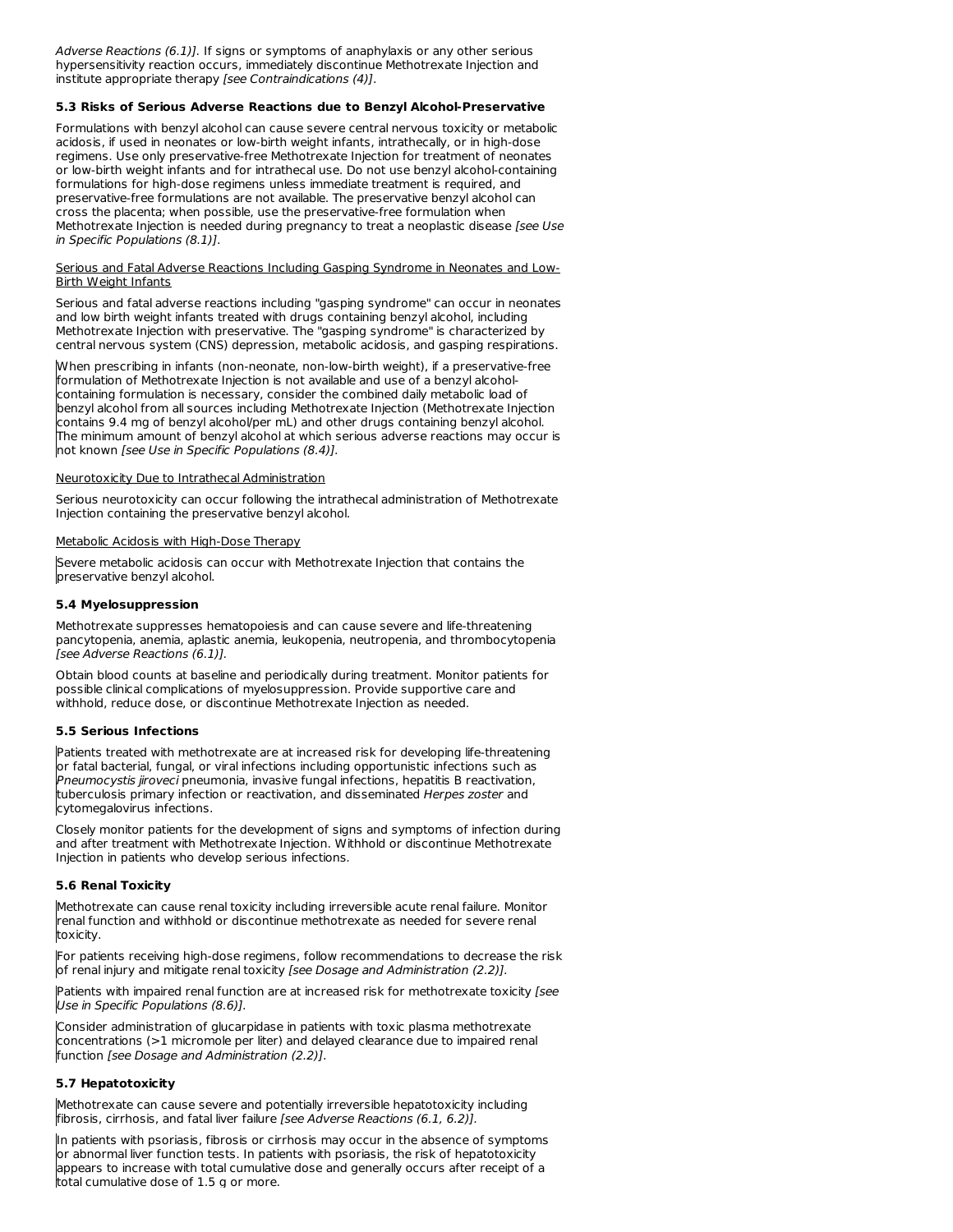The safety of Methotrexate Injection in patients with liver disease is unknown. Avoid use of Methotrexate Injection in patients with chronic liver disease, unless benefits clearly outweigh the risks. The risk of hepatotoxicity is increased with heavy alcohol consumption.

Assess liver function prior to initiating Methotrexate Injection and monitor liver function tests during treatment. Withhold or discontinue Methotrexate Injection as appropriate.

### **5.8 Neurotoxicity**

Methotrexate can cause severe acute and chronic neurotoxicity which can be progressive, irreversible, and fatal. Serious neurotoxicity, including generalized and focal seizures, have occurred in pediatric patients [see Use in Specific Populations (8.4)]. Monitor patients for signs of neurotoxicity and withhold or discontinue Methotrexate Injection when appropriate.

#### Leukoencephalopathy

Leukoencephalopathy can occur with intermediate and high-dose intravenous regimens, intrathecal methotrexate, and low-dose methotrexate therapy. The risk of leukoencephalopathy is increased with prior cranial radiation.

#### Transient Acute Neurologic Syndrome

total cumulative dose of 1.5 g or more.

A transient acute stroke-like syndrome can occur with high-dose methotrexate. Clinical manifestations include confusion, hemiparesis, transient blindness, seizures, and coma.

#### Neurologic Adverse Reactions Associated with Intrathecal Administration

Intrathecal methotrexate can cause the following additional neurologic adverse reactions:

- Acute chemical arachnoiditis manifested by symptoms such as headache, back pain, nuchal rigidity, and fever.
- Subacute myelopathy characterized by paraparesis or paraplegia.

Avoid the intrathecal use of Methotrexate Injection that contains the preservative benzyl alcohol because of the risk of serious neurotoxicity [see Warnings and Precautions (5.3)].

#### **5.9 Gastrointestinal Toxicity**

Methotrexate can cause diarrhea, vomiting, stomatitis, hemorrhagic enteritis and fatal intestinal perforation [see Adverse Reactions (6.1)]. Patients with peptic ulcer disease or ulcerative colitis are at a greater risk of developing severe gastrointestinal adverse reactions.

Withhold or discontinue Methotrexate Injection for severe gastrointestinal toxicity, and institute appropriate supportive care as needed.

#### **5.10 Pulmonary Toxicity**

Methotrexate-induced pulmonary toxicity including acute or chronic interstitial pneumonitis and irreversible or fatal cases can occur at all dose levels. Monitor patients for signs of pulmonary toxicity and withhold or discontinue Methotrexate Injection as appropriate.

#### **5.11 Dermatologic Reactions**

Severe, including fatal, dermatologic reactions, such as toxic epidermal necrolysis, Stevens-Johnson syndrome, exfoliative dermatitis, skin necrosis, and erythema multiforme, can occur with methotrexate [see Adverse Reactions (6.1, 6.2)].

Psoriasis may be aggravated by concomitant exposure to ultraviolet radiation.

Methotrexate can also cause radiation recall dermatitis and photodermatitis (sunburn) reactivation.

Monitor patients for signs of dermatologic toxicity and withhold or permanently discontinue Methotrexate Injection for severe dermatologic adverse reactions. Counsel patients to avoid excessive sun exposure and use sun protection measures.

## **5.12 Folic Acid Supplementation**

#### Neoplastic Diseases

Products containing folic acid or its derivatives may decrease the clinical effectiveness of methotrexate. Avoid use of products containing folic acid or folinic acid unless clinically indicated [see Drug Interactions (7.1)].

#### Non-neoplastic Diseases

Folate deficiency may increase methotrexate adverse reactions. Administer folic acid or folinic acid to patients with rheumatoid arthritis, pJIA, and psoriasis [see Dosage and Administration (2.10, 2.11, 2.12)].

## **5.13 Secondary Malignancies**

Secondary malignancies can occur at all dose levels of methotrexate. In some cases,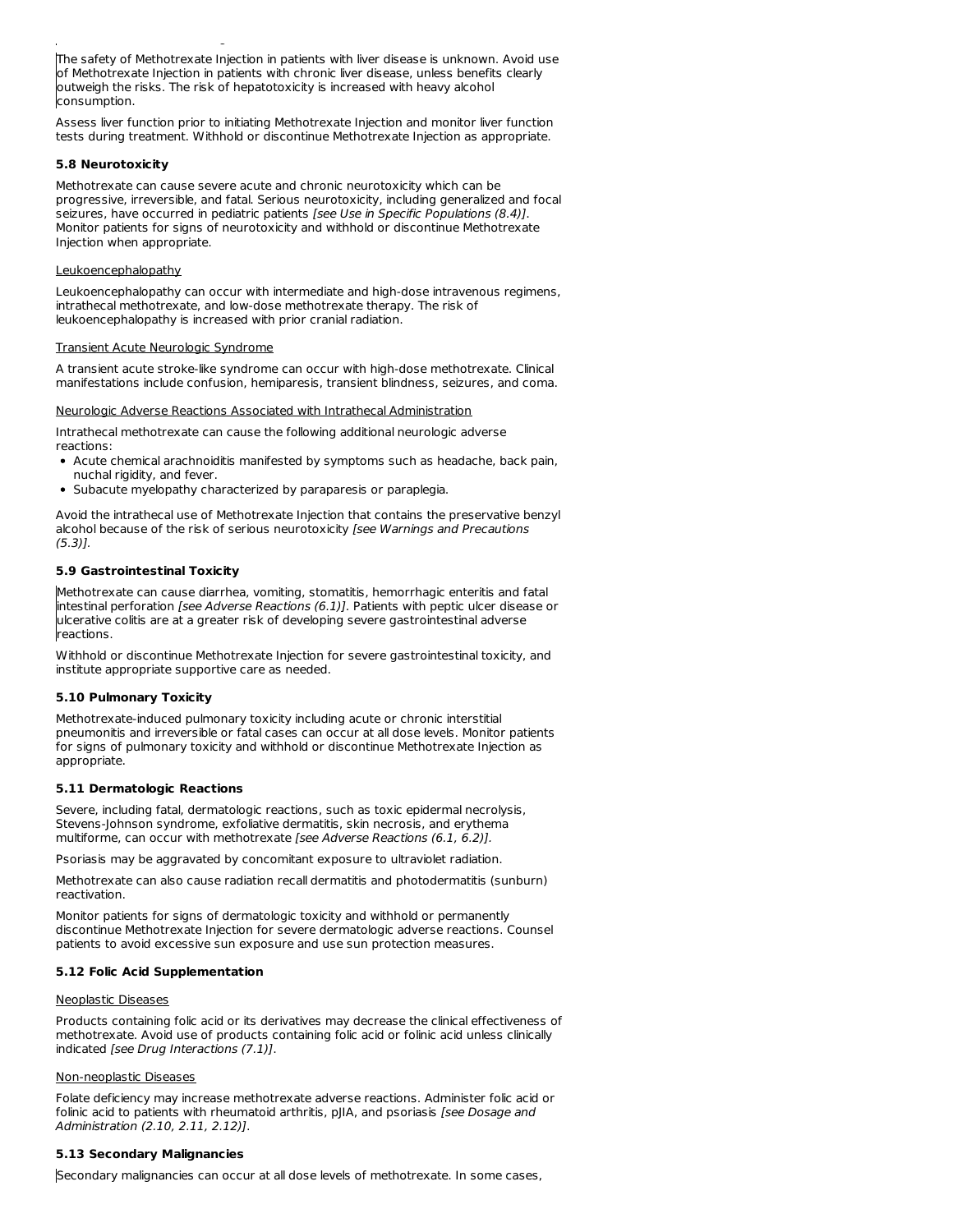lymphoproliferative disease that occurred during therapy with low-dose methotrexate regressed completely following withdrawal of methotrexate. If lymphoproliferative disease occurs, discontinue Methotrexate Injection and institute appropriate treatment if lymphoma does not regress.

### **5.14 Tumor Lysis Syndrome**

Methotrexate can induce tumor lysis syndrome in patients with rapidly growing tumors. Institute appropriate treatment for prevention and management of tumor lysis syndrome.

### **5.15 Immunization and Risks Associated with Live Vaccines**

Immunization during Methotrexate Injection treatment may be ineffective.

Disseminated infections following administration of live vaccines have been reported.

Update immunizations according to immunization guidelines prior to initiating Methotrexate Injection. Immunization with live vaccines is not recommended during treatment. The interval between live vaccinations and initiation of Methotrexate Injection should be in accordance with current vaccination guidelines for patients on immunosuppressive therapies.

### **5.16 Infertility**

Based on published reports, methotrexate can cause impairment of fertility, oligospermia, and menstrual dysfunction. It is not known if the infertility may be reversible in affected patients. Discuss the risk of effects on reproduction with female and male patients of reproductive potential [see Use in Specific Populations (8.3)].

### **5.17 Increased Risk of Adverse Reactions Due to Third Space Accumulation**

Methotrexate can exit slowly from third space accumulations resulting in prolonged terminal plasma half-life and toxicity. Evacuate significant third-space accumulations prior to Methotrexate Injection administration [see Clinical Pharmacology (12.3)].

#### **5.18 Increased Risk of Soft Tissue and Bone Toxicity with Concomitant Radiotherapy**

Concomitant radiation therapy increases the risk of soft tissue necrosis and osteonecrosis associated with methotrexate.

### **5.19 Risk of Serious Adverse Reactions with Medication Errors**

Serious adverse reactions, including death, have occurred due to medication errors. Most commonly, these errors occurred in patients who were taking methotrexate daily when a weekly dosing regimen was prescribed. Ensure that patients receive the recommended dosage, because medication errors have led to death.

## **6 ADVERSE REACTIONS**

The following adverse reactions are described, or described in greater detail, in other sections:

- Hypersensitivity Reactions [see Warnings and Precautions (5.2)]
- Myelosuppression [see Warnings and Precautions (5.4)]
- Serious Infections [see Warnings and Precautions (5.5)]
- Renal Toxicity [see Warnings and Precautions (5.6)]
- Hepatotoxicity [see Warnings and Precautions (5.7)]
- Neurotoxicity [see Warnings and Precautions (5.8)]
- Gastrointestinal Toxicity [see Warnings and Precautions (5.9)]
- Pulmonary Toxicity [see Warnings and Precautions (5.10)]
- Dermatologic Reactions [see Warnings and Precautions (5.11)]
- Secondary Malignancies [see Warnings and Precautions (5.13)]
- Tumor Lysis Syndrome [see Warnings and Precautions (5.14)]
- Increased Risk of Adverse Reactions due to Third Space Accumulation [see Warnings and Precautions (5.17)]

#### **6.1 Clinical Trials Experience**

Because clinical trials and other studies are conducted under widely varying conditions, adverse reaction rates observed in the clinical trials of a drug cannot be directly compared to rates in the clinical trials of another drug and may not reflect the rates observed in practice.

Commonly reported adverse reactions include ulcerative stomatitis, leukopenia, nausea, and abdominal distress. Other frequently reported adverse reactions are infection, malaise, fatigue, chills, fever, and dizziness.

#### Rheumatoid Arthritis

The approximate incidences of methotrexate-attributed (i.e., placebo rate subtracted) adverse reactions in 12- to 18-week double-blind studies in patients (n=128) with RA treated with low-dose oral (7.5 mg per week to 15 mg per week) pulse methotrexate are listed below. Most patients were on concomitant NSAIDs and some received corticosteroids. Hepatic histology was not examined in these short-term studies.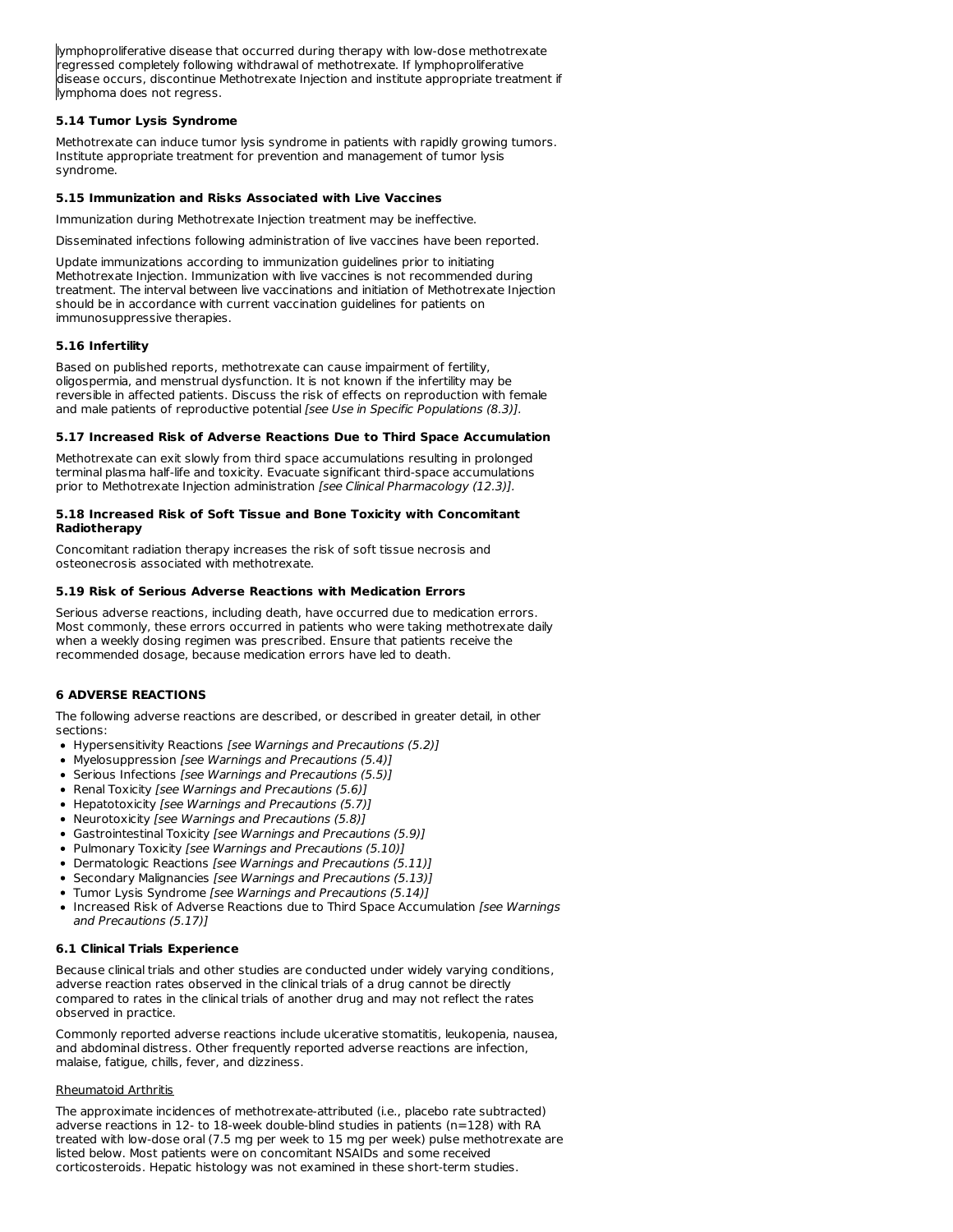Incidence ≥10%: Elevated liver function tests 15%, nausea/vomiting 10%.

Incidence 3% to <10%: Stomatitis, thrombocytopenia (platelet count less than  $100,000$ /mm<sup>3</sup>).

Incidence 1% to <3%: Rash/pruritus/dermatitis, diarrhea, alopecia, leukopenia (white blood cell count less than  $3000/\text{mm}^3$ ), pancytopenia, dizziness.

Two other controlled trials of patients ( $n=680$ ) with RA on 7.5 mg per week to 15 mg per week oral doses showed the following adverse reactions:

Incidence 1%: Interstitial pneumonitis.

Other less common adverse reactions: Decreased hematocrit, headache, upper respiratory infection, anorexia, arthralgias, chest pain, coughing, dysuria, eye discomfort, epistaxis, fever, infection, sweating, tinnitus, vaginal discharge.

#### Polyarticular Juvenile Idiopathic Arthritis (pJIA)

The approximate incidences of adverse reactions reported in patients 2 to 18 years of age with pJIA treated with oral, weekly doses of methotrexate (5 mg/m<sup>2</sup> per week to 20 mg/m<sup>2</sup> per week or 0.1 mg/kg per week to 0.65 mg/kg per week) were as follows (most patients were receiving concomitant NSAIDs, and some received corticosteroids): elevated liver function tests, 14%; gastrointestinal reactions (e.g., nausea, vomiting, diarrhea), 11%; stomatitis, 2%; leukopenia, 2%; headache, 1.2%; alopecia, 0.5%; dizziness, 0.2%; rash, 0.2%.

#### Psoriasis

In two published series of adult psoriasis patients (n=204, 248) treated with methotrexate doses up to 25 mg per week for up to 4 years, adverse reaction rates were similar to those in patients with RA, except for alopecia, photosensitivity, and "burning of skin lesions" (each 3% to 10%). Painful plaque erosions have been reported.

## **6.2 Postmarketing Experience**

The following adverse reactions have been identified during postapproval use of methotrexate. Because these reactions are reported voluntarily from a population of uncertain size, it is not always possible to reliably estimate their frequency or establish a causal relationship to drug exposure.

Blood and lymphatic system disorders: Aplastic anemia, lymphadenopathy, hypogammaglobulinemia

Cardiovascular disorders: Thromboembolic events (including arterial thrombosis, cerebral thrombosis, deep vein thrombosis, retinal vein thrombosis, thrombophlebitis, and pulmonary embolus), pericarditis, pericardial effusion, hypotension, sudden death

#### Endocrine: Diabetes

Eye disorders: Optic neuropathy, blurred vision, ocular irritation, conjunctivitis, xerophthalmia

Gastrointestinal disorders: Hemorrhagic enteritis, intestinal perforation, gingivitis, pancreatitis, pharyngitis, hematemesis, melena, gastrointestinal ulceration and bleeding

Hepatobiliary disorders: Acute hepatitis, decreased serum albumin, fibrosis, cirrhosis, liver failure

Immune system disorders: Anaphylaxis, anaphylactoid reactions, vasculitis

#### Metabolism: Hyperglycemia

Musculoskeletal disorders: Stress fracture, soft tissue necrosis, arthralgia, myalgia, osteoporosis

Nervous system disorders: Headaches, drowsiness, blurred vision, speech impairment (including dysarthria and aphasia), transient cognitive dysfunction, mood alteration, unusual cranial sensations, paresis, encephalopathy, leukoencephalopathy, and convulsions. Also, spinal radiculopathy with intrathecal use

Renal disorders: Severe renal toxicity including renal failure, azotemia, hematuria, proteinuria, cystitis

Reproductive disorders: Defective oogenesis or spermatogenesis, loss of libido, impotence, gynecomastia, menstrual dysfunction

Respiratory disorders: Pulmonary fibrosis, respiratory failure, chronic interstitial obstructive pulmonary disease, pleuritic pain and thickening, alveolitis

Skin disorders: Toxic epidermal necrolysis, Stevens-Johnson syndrome, exfoliative dermatitis, skin necrosis, and erythema multiforme, erythematous rashes, pruritus, alopecia, skin ulceration, accelerated nodulosis, urticaria, pigmentary changes, ecchymosis, telangiectasia, photosensitivity, acne, furunculosis

#### **7 DRUG INTERACTIONS**

#### **7.1 Effects of Other Drugs on Methotrexate**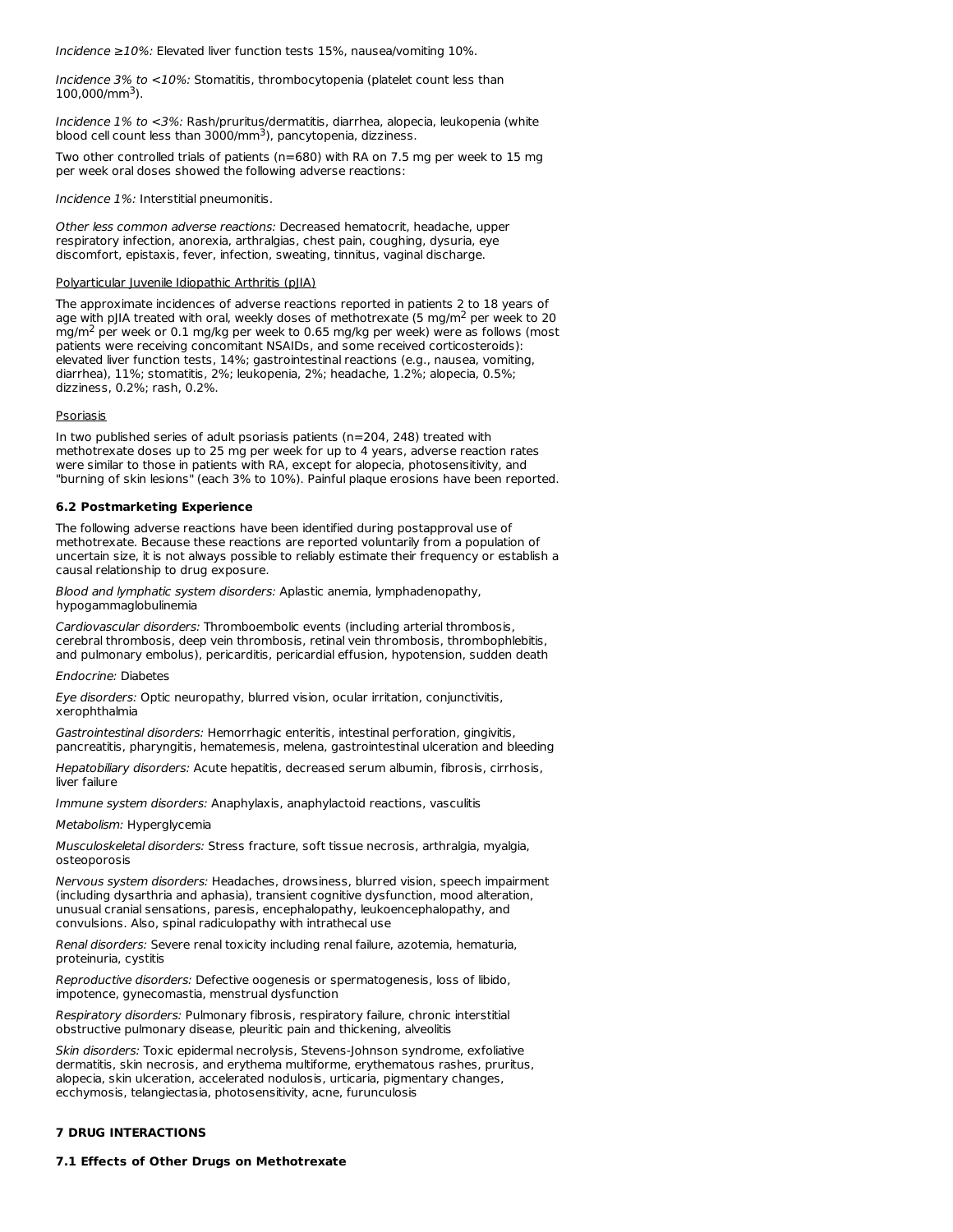### Drugs that Increase Methotrexate Exposure

Coadministration of methotrexate with the following products may increase methotrexate plasma concentrations, which may increase the risk of methotrexate severe adverse reactions.

Increased organ specific adverse reactions may also occur when methotrexate is coadministered with hepatotoxic or nephrotoxic products. If coadministration cannot be avoided, monitor closely for methotrexate adverse reactions when coadministered with:

- Penicillin or sulfonamide antibiotics
- Highly protein-bound drugs (e.g., oral anticoagulants, phenytoin, salicylates, sulfonamides, sulfonylureas, and tetracyclines)
- Proton pump inhibitors
- Probenecid
- Antifolate drugs (e.g., dapsone, pemetrexed, pyrimethamine and sulfonamides)
- Aspirin and other nonsteroidal anti-inflammatory drugs Unexpectedly severe and fatal gastrointestinal toxicity can occur with concomitant administration of methotrexate (primarily at high dose) and nonsteroidal antiinflammatory drugs (NSAIDs)
- Mercaptopurine
- Hepatotoxic products
- Weak acids (e.g., salicylates)
- Nephrotoxic products

### Nitrous Oxide

Coadministration of methotrexate with nitrous oxide anesthesia potentiates the effect of methotrexate on folate-dependent metabolic pathways, which may increase the risk of severe methotrexate adverse reactions. Avoid nitrous oxide anesthesia in patients receiving methotrexate. Consider alternative therapies in patients who have received prior nitrous oxide anesthesia.

### Folic Acid

Coadministration of methotrexate with folic acid or its derivatives decreases the clinical effectiveness of methotrexate in patients with neoplastic diseases. Methotrexate competes with reduced folates for active transport across cell membranes. Instruct patients to take folic or folinic acid only as directed by their healthcare provider [see Warnings and Precautions (5.12)].

### **7.2 Effects of Methotrexate on Other Drugs**

#### **Theophylline**

Coadministration of methotrexate with theophylline increases theophylline plasma concentrations which may increase the risk of theophylline adverse reactions. Monitor theophylline levels and adjust the theophylline dosage in accordance with approved product labeling.

#### **8 USE IN SPECIFIC POPULATIONS**

## **8.1 Pregnancy**

#### Risk Summary

Methotrexate Injection is contraindicated in pregnant women with non-neoplastic diseases. Based on published reports and its mechanism of action, methotrexate can cause embryo-fetal toxicity and fetal death when administered to a pregnant woman [see Data and Clinical Pharmacology (12.1)]. There are no animal data that meet current standards for nonclinical developmental toxicity studies. Advise pregnant women with neoplastic diseases of the potential risk to a fetus. The preservative benzyl alcohol can cross the placenta; when possible, use the preservative-free formulation when Methotrexate Injection is needed during pregnancy to treat a neoplastic disease [see Warnings and Precautions (5.3) and Use in Specific Populations (8.4)].

In the U.S. general population, the estimated background risk of major birth defects and miscarriage in clinically recognized pregnancies is 2 to 4% and 15 to 20%, respectively.

#### Data

#### Human Data

Published data from case reports, literature reviews, and observational studies report that methotrexate exposure during pregnancy is associated with an increased risk of embryo-fetal toxicity and fetal death. Methotrexate exposure during the first trimester of pregnancy is associated with an increased incidence of spontaneous abortions and multiple adverse developmental outcomes, including skull anomalies, facial dysmorphism, CNS abnormalities, limb abnormalities, and sometimes cardiac anomalies and intellectual impairment. Adverse outcomes associated with exposure during second and third trimesters of pregnancy include intrauterine growth restriction and functional abnormalities. Because methotrexate is widely distributed and persists in the body for a prolonged period, there is a potential risk to the fetus from preconception methotrexate exposure.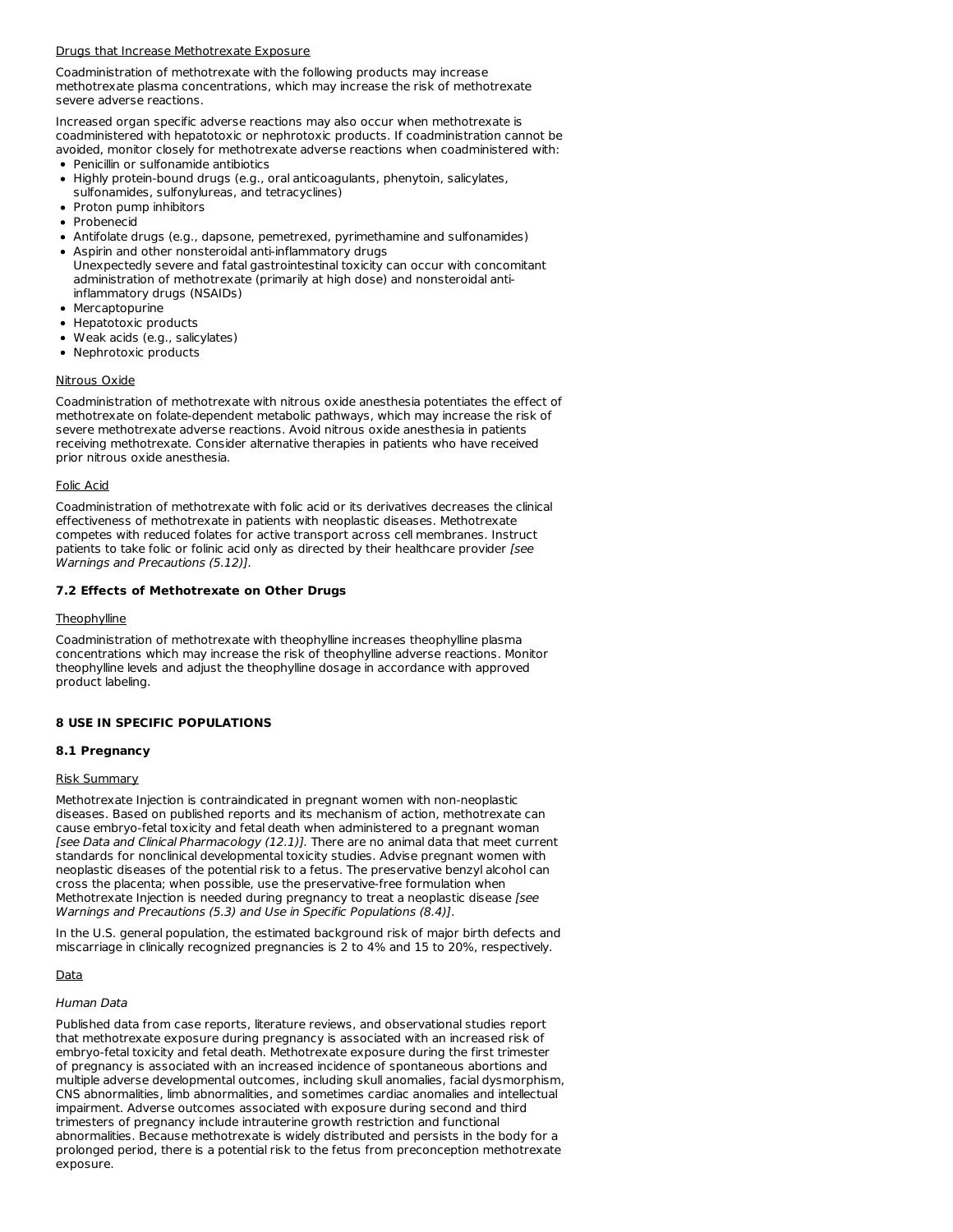A prospective multicenter study evaluated pregnancy outcomes in women taking methotrexate less than or equal to 30 mg/week after conception. The rate of spontaneous abortion/miscarriage in pregnant women exposed to methotrexate was 42.5% (95% confidence interval [95% CI] 29.2 to 58.7), which was higher than in unexposed patients with autoimmune disease (22.5%, 95% CI 16.8 to 29.7) and unexposed patients with non-autoimmune disease (17.3%, 95% CI 13 to 22.8). Of the live births, the rate of major birth defects in pregnant women exposed to methotrexate after conception was higher than in unexposed patients with autoimmune disease (adjusted odds ratio (OR) 1.8 [95% CI 0.6 to 5.7]) and unexposed patients with nonautoimmune disease (adjusted OR 3.1 [95% CI 1.03 to 9.5]) (2.9%). Major birth defects associated with pregnancies exposed to methotrexate after conception were not always consistent with methotrexate-associated adverse developmental outcomes.

### **8.2 Lactation**

### Risk Summary

Limited published literature reports the presence of methotrexate in human milk in low amounts, with the highest breast milk to plasma concentration ration reported to be 0.08:1. No information is available on the effects of methotrexate on a breastfed infant or on milk production. Because of the potential for serious adverse reactions from methotrexate in breastfed infants, advise women not to breastfeed during treatment with Methotrexate Injection and for 1 week after the final dose.

#### **8.3 Females and Males of Reproductive Potential**

Methotrexate can cause malformations and fetal death at doses less than or equal to the recommended clinical doses [see Use in Specific Populations (8.1)].

#### Pregnancy Testing

Verify the pregnancy status of females of reproductive potential prior to initiating Methotrexate Injection [see Contraindications (4) and Use in Specific Populations (8.1)].

#### **Contraception**

#### Females

Advise females of reproductive potential to use effective contraception during and for 6 months after the final dose of Methotrexate Injection therapy.

#### Males

Methotrexate can cause chromosomal damage to sperm cells. Advise males with female partners of reproductive potential to use effective contraception during and for 3 months after the final dose of Methotrexate Injection therapy.

#### **Infertility**

Females

Based on published reports of female infertility after therapy with methotrexate, advise females of reproductive potential that Methotrexate Injection can cause impairment of fertility and menstrual dysfunction during and after cessation of therapy. It is not known if the infertility may be reversed in all affected females.

#### Males

Based on published reports of male infertility after therapy with methotrexate, advise males that Methotrexate Injection can cause oligospermia or infertility during and after cessation of therapy. It is not known if the infertility may be reversed in all affected males.

### **8.4 Pediatric Use**

The safety and effectiveness of Methotrexate Injection in pediatric patients have been established for ALL, meningeal leukemia prophylaxis and treatment, non-Hodgkin lymphoma, osteosarcoma and in pJIA. Clinical studies evaluating the use of methotrexate in pediatric patients with pJIA demonstrated safety comparable to that observed in adults with RA [see Adverse Reactions (6.1)]. The safety and effectiveness of Methotrexate Injection have not been established in pediatric patients for the treatment of breast cancer, squamous cell carcinoma of the head and neck, gestational trophoblastic neoplasia, rheumatoid arthritis, and psoriasis. Additional risk information is described below.

#### Risks of Serious Adverse Reactions due to Benzyl Alcohol-Preservative

Due to the risk of serious adverse reactions and fatal gasping syndrome following administration of intravenous solutions containing the preservative benzyl alcohol in neonates, use only preservative-free Methotrexate Injection in neonates and low-birth weight infants. The "gasping syndrome" is characterized by CNS depression, metabolic acidosis, and gasping respirations.

Serious adverse reactions including fatal reactions and the "gasping syndrome" occurred in premature neonates and low-birth weight infants in the neonatal intensive care unit who received drugs containing benzyl alcohol as a preservative. In these cases, benzyl alcohol dosages of 99 to 234 mg/kg/day produced high levels of benzyl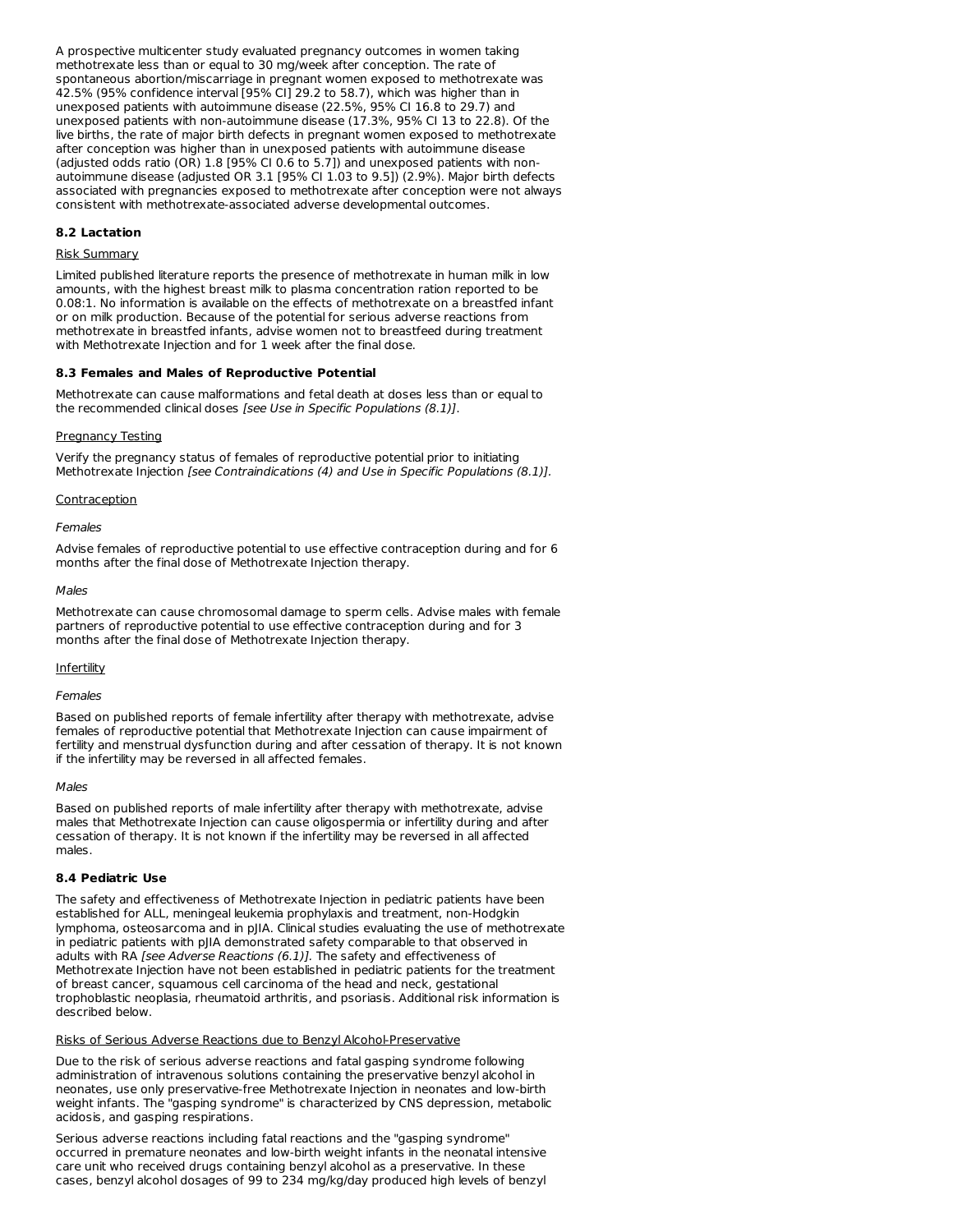alcohol and its metabolites in the blood and urine (blood levels of benzyl alcohol were 0.61 to 1.378 mmol/L). Additional adverse reactions include gradual neurological deterioration, seizures, intracranial hemorrhage, hematological abnormalities, skin breakdown, hepatic and renal failure, hypotension, bradycardia, and cardiovascular collapse. Preterm, low-birth weight infants may be more likely to develop these reactions because they may be less able to metabolize benzyl alcohol.

When prescribing in infants (non-neonate, non-low-birth weight), if a preservative-free formulation of Methotrexate Injection is not available and use of a benzyl alcoholcontaining formulation is necessary, consider the combined daily metabolic load of benzyl alcohol from all sources including Methotrexate Injection (Methotrexate Injection contains 9.4 mg of benzyl alcohol/per mL) and other drugs containing benzyl alcohol. The minimum amount of benzyl alcohol at which serious adverse reactions may occur is not known.

Do not administer methotrexate formulations containing benzyl alcohol intrathecally due to the risk of severe neurotoxicity [see Warnings and Precautions (5.3)].

#### Leukemia/Lymphoma

Serious neurotoxicity, frequently manifested as generalized or focal seizures, has been reported with unexpectedly increased frequency among pediatric patients with acute lymphoblastic leukemia who were treated with intermediate-dose intravenous methotrexate  $(1 g/m^2)$  [see Warnings and Precautions (5.8)].

### **8.5 Geriatric Use**

Clinical studies of methotrexate did not include sufficient numbers of subjects aged 65 and over to determine whether they respond differently from younger subjects.

### **8.6 Renal Impairment**

Methotrexate elimination is reduced in patients with renal impairment [creatinine clearance (CLcr) less than 90 mL/min, calculated using Cockcroft-Gault] [see Clinical Pharmacology (12.3)]. Patients with renal impairment are at increased risk for methotrexate adverse reactions.

Follow recommendations to promote methotrexate elimination and decrease risk of acute kidney injury and other methotrexate toxicities in patients who are receiving intermediate- or high-dose regimens [see Dosage and Administration (2.2) and Warnings and Precautions (5.6)]. Consider reducing the dose or discontinuing Methotrexate Injection in patients with renal impairment as appropriate.

## **8.7 Hepatic Impairment**

The pharmacokinetics and safety of methotrexate in patients with hepatic impairment is unknown. Patients with hepatic impairment may be at increased risk for methotrexate adverse reaction based on elimination characteristics of methotrexate [see Clinical Pharmacology (12.3)]. Consider reducing the dose or discontinuing Methotrexate Injection in patients with hepatic impairment as appropriate [see Warnings and Precautions (5.7)].

#### **10 OVERDOSAGE**

#### **Manifestations**

Overdosage, including fatal overdosage, has occurred with methotrexate [see Warnings and Precautions (5.19)].

Manifestations of overdosage include adverse reactions reported at pharmacologic doses, particularly hematologic and gastrointestinal reactions (e.g., leukopenia, thrombocytopenia, anemia, pancytopenia, myelosuppression, mucositis, stomatitis, oral ulceration, nausea, vomiting, gastrointestinal ulceration, or gastrointestinal bleeding). In some cases, no symptoms were reported; however, sepsis or septic shock, renal failure, and aplastic anemia were also reported.

Manifestations of intrathecal overdosage include CNS symptoms (e.g., headache, nausea and vomiting, seizure or convulsion, and acute toxic encephalopathy). In some cases, no symptoms were reported; however, cerebellar herniation associated with increased intracranial pressure and acute toxic encephalopathy have also been reported.

#### **Management**

Leucovorin and levoleucovorin are indicated to diminish the toxicity and counteract the effect of inadvertently administered overdosages of methotrexate. Administer leucovorin or levoleucovorin as soon as possible after overdosage (refer to the leucovorin or levoleucovorin prescribing information). Monitor serum methotrexate concentrations closely to guide leucovorin or levoleucovorin therapy. Monitor serum creatinine concentrations closely because high serum methotrexate concentrations may cause renal damage leading to acute renal failure.

Glucarpidase is indicated for the treatment of toxic methotrexate concentrations in patients with delayed methotrexate clearance due to impaired renal function (refer to the glucarpidase prescribing information). If glucarpidase is used, do not administer leucovorin within 2 hours before or after a dose of glucarpidase because leucovorin is a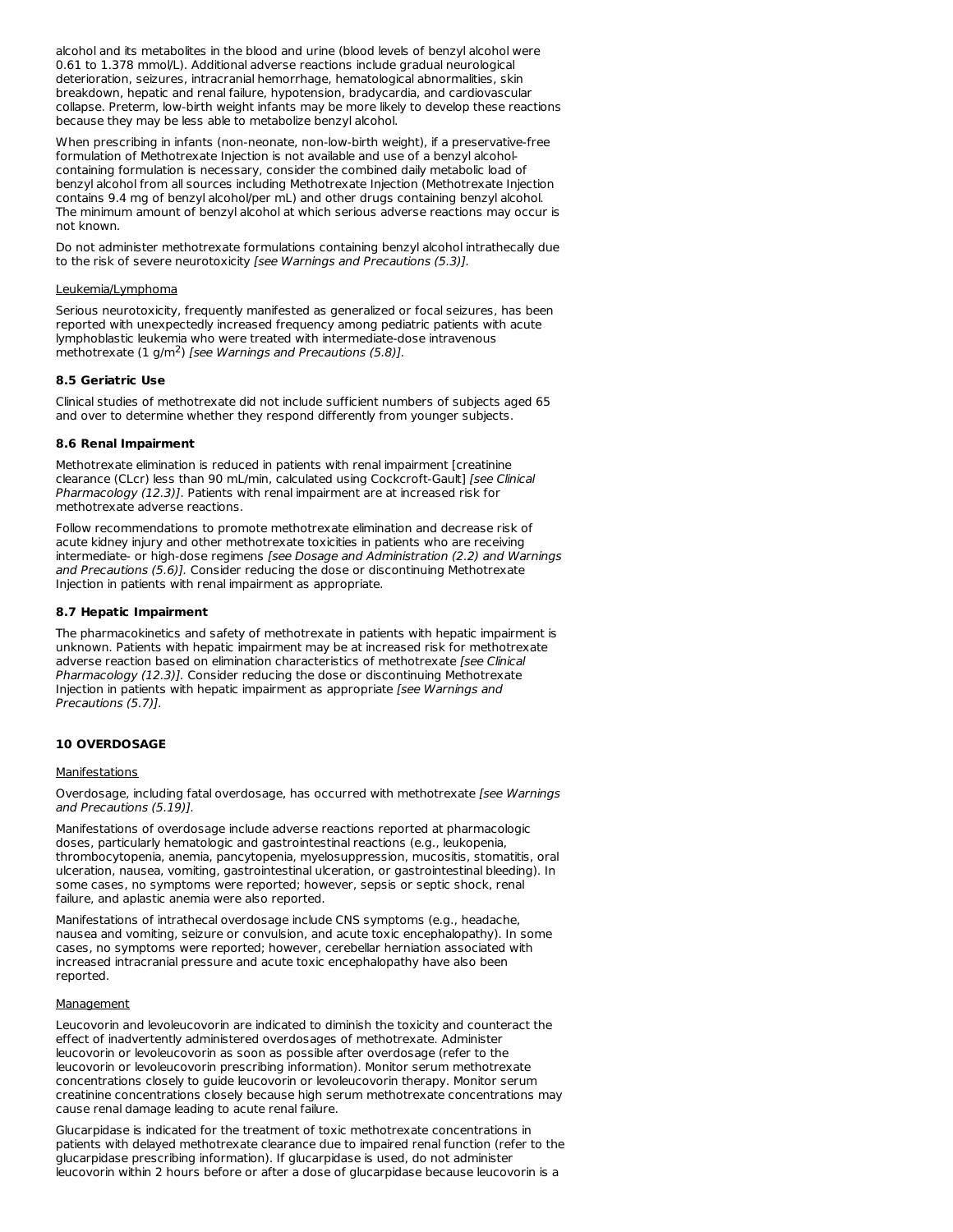#### substrate for glucarpidase.

Hydration and urinary alkalinization may be necessary to prevent the precipitation of methotrexate and/or its metabolites in the renal tubules. Neither hemodialysis nor peritoneal dialysis has been shown to improve methotrexate elimination. However, effective clearance of methotrexate has been reported with acute, intermittent hemodialysis using a high-flux dialyzer.

## **11 DESCRIPTION**

Methotrexate is a folate analog metabolic inhibitor with the chemical name of N-[4-[[(2,4 diamino-6-pteridinyl) methyl]methylamino]benzoyl]-L-glutamic acid and a molecular weight of 454.44. The molecular formula is  $C_{20}H_{22}N_8O_5$  and the structural formula is shown below:



Preservative-free Methotrexate Injection, USP is supplied in sterile single-dose vials for intravenous, intramuscular, subcutaneous, or intrathecal use.

Methotrexate Injection, USP, Isotonic Liquid, Preservative Free is available in 25 mg/mL, 2 mL (50 mg), 4 mL (100 mg), 8 mL (200 mg), and 10 mL (250 mg) single-dose vials.

- Each 25 mg/mL, 2 mL vial contains 50 mg methotrexate, USP equivalent to 54.8 mg of methotrexate sodium, and the following inactive ingredients: sodium chloride 9.8 mg. May contain sodium hydroxide and/or hydrochloric acid to adjust the pH to 8.5. The 2 mL solution contains approximately 0.43 mEq of sodium per vial and is an isotonic solution.
- Each 25 mg/mL, 4 mL vial contains 100 mg methotrexate, USP equivalent to 109.7 mg of methotrexate sodium, and the following inactive ingredients: sodium chloride 19.6 mg. May contain sodium hydroxide and/or hydrochloric acid to adjust the pH to 8.5. The 4 mL solution contains approximately 0.86 mEq of sodium per vial and is an isotonic solution.
- Each 25 mg/mL, 8 mL vial contains 200 mg methotrexate, USP equivalent to 219.3 mg of methotrexate sodium, and the following inactive ingredients: sodium chloride 39.2 mg. May contain sodium hydroxide and/or hydrochloric acid to adjust the pH to 8.5. The 8 mL solution contains approximately 1.72 mEq of sodium per vial and is an isotonic solution.
- Each 25 mg/mL, 10 mL vial contains 250 mg methotrexate, USP equivalent to 274.2 mg of methotrexate sodium, and the following inactive ingredients: sodium chloride 49 mg. May contain sodium hydroxide and/or hydrochloric acid to adjust the pH to 8.5. The 10 mL solution contains approximately 2.15 mEq of sodium per vial and is an isotonic solution.

#### **12 CLINICAL PHARMACOLOGY**

#### **12.1 Mechanism of Action**

Methotrexate inhibits dihydrofolic acid reductase. Dihydrofolates must be reduced to tetrahydrofolates by this enzyme before they can be utilized as carriers of one-carbon groups in the synthesis of purine nucleotides and thymidylate. Therefore, methotrexate interferes with DNA synthesis, repair, and cellular replication. Actively proliferating tissues such as malignant cells, bone marrow, fetal cells, buccal and intestinal mucosa, and cells of the urinary bladder are in general more sensitive to this effect of methotrexate.

The mechanism of action in rheumatoid arthritis, pJIA, and in psoriasis is unknown.

#### **12.3 Pharmacokinetics**

#### Distribution

After intravenous administration, the initial volume of distribution is approximately 0.18 L/kg (18% of body weight) and steady-state volume of distribution is approximately 0.4 L/to 0.8 L/kg (40% to 80% of body weight).

Methotrexate competes with reduced folates for active transport across cell membranes by means of a single carrier-mediated active transport process. At serum concentrations greater than 100 micromolar, passive diffusion becomes a major pathway by which effective intracellular concentrations can be achieved.

Methotrexate in serum is approximately 50% protein bound.

Methotrexate may be displaced from plasma albumin by various compounds, including sulfonamides, salicylates, tetracyclines, chloramphenicol, and phenytoin.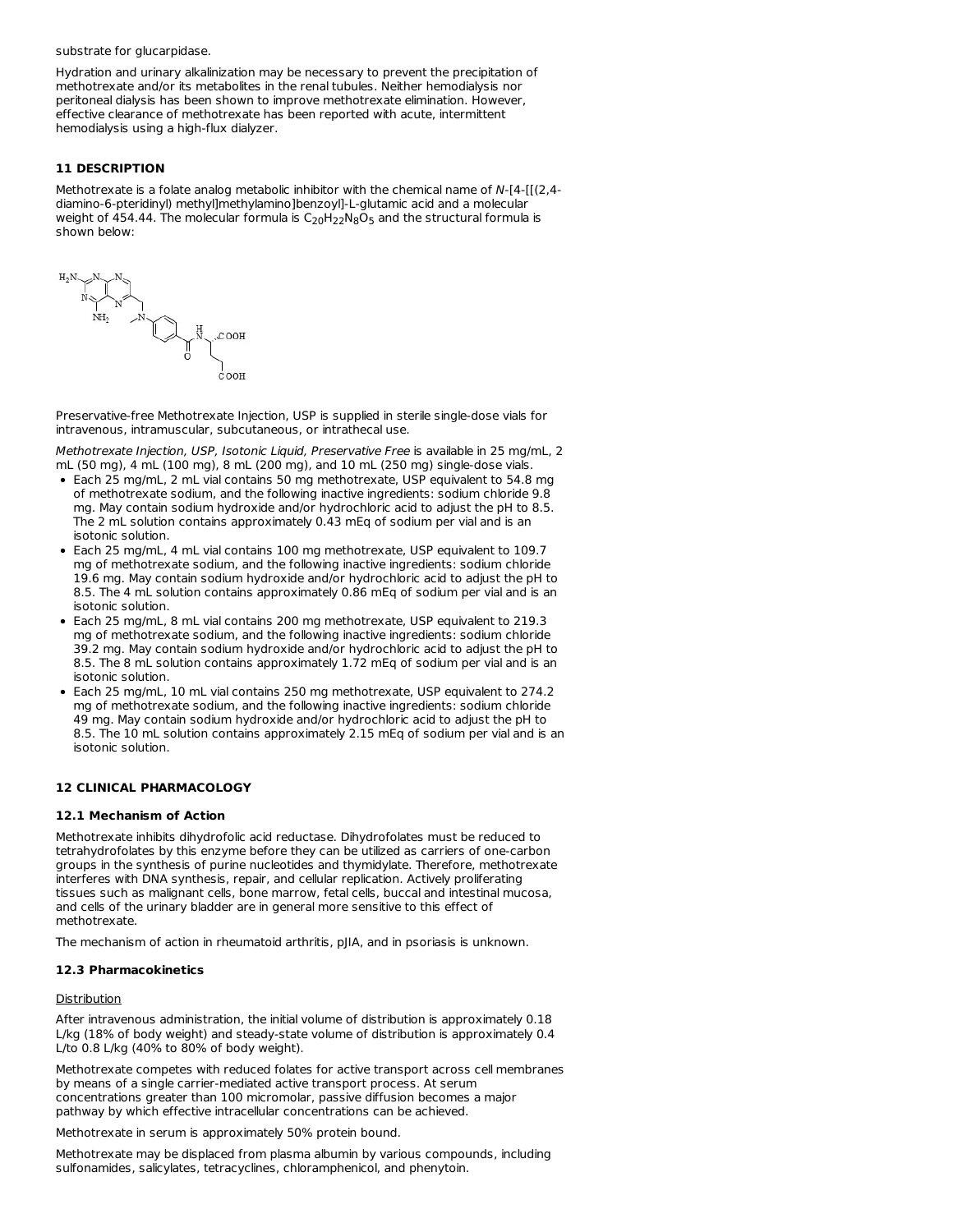Methotrexate does not penetrate the blood-cerebrospinal fluid barrier in therapeutic amounts when given intravenously, intramuscularly, or subcutaneously.

### **Elimination**

The terminal half-life reported for methotrexate is approximately 3 to 10 hours for patients receiving treatment for psoriasis, or rheumatoid arthritis or low-dose antineoplastic therapy (less than 30 mg/m<sup>2</sup>).

Following intravenous administration of high-dose methotrexate, the terminal half-life is 8 hours to 15 hours.

### Metabolism

Methotrexate undergoes hepatic and intracellular metabolism to polyglutamated forms that can be converted back to methotrexate by hydrolase enzymes. These polyglutamates act as inhibitors of dihydrofolate reductase and thymidylate synthetase. Small amounts of methotrexate polyglutamates may remain in tissues for extended periods. The retention and prolonged drug action of these active metabolites vary among different cells, tissues, and tumors. Methotrexate undergoes minor metabolism to 7-hydroxymethotrexate, and accumulation may become significant following high dosages. The aqueous solubility of 7-hydroxymethotrexate is 3- to 5-fold lower than the solubility of methotrexate.

#### Excretion

Renal excretion is the primary route of elimination and is dependent upon dosage and route of administration. With intravenous administration, 80% to 90% of the administered dose is excreted unchanged in the urine within 24 hours. There is limited biliary excretion amounting to 10% or less of the administered dose. Enterohepatic recirculation of methotrexate has been proposed.

Renal excretion occurs by glomerular filtration and active tubular secretion. Nonlinear elimination due to saturation of renal tubular reabsorption has been observed in psoriatic patients at doses between 7.5 mg and 30 mg.

### Specific Populations

### Pediatric Patients

In pediatric patients receiving methotrexate for acute lymphoblastic leukemia (6.3 mg/m<sup>2</sup> to 30 mg/m<sup>2</sup>), or for JIA (3.75 mg/m<sup>2</sup> to 26.2 mg/m<sup>2</sup>), the terminal half-life has been reported to range from 0.7 to 5.8 hours or from 0.9 to 2.3 hours, respectively [see Use in Specific Populations (8.4)].

#### Patients with Renal impairment

The elimination half-life of methotrexate increases with the severity of renal impairment, with high inter-individual variability [see Use in Specific Populations (8.6)].

## **13 NONCLINICAL TOXICOLOGY**

## **13.1 Carcinogenesis, Mutagenesis, Impairment of Fertility**

Methotrexate has been evaluated in a number of animal studies for carcinogenic potential with inconclusive results. There is evidence that methotrexate causes chromosomal damage to animal somatic cells and human bone marrow cells [see Use in Specific Populations (8.1, 8.2, 8.3)].

## **15 REFERENCES**

1. "OSHA Hazardous Drugs." OSHA. http://www.osha.gov/SLTC/hazardousdrugs/index.html.

## **16 HOW SUPPLIED/STORAGE AND HANDLING**

#### **How Supplied**

Methotrexate Injection, USP, Isotonic Liquid, Preservative Free, is a clear, yellow, sterile solution and is supplied in a single-dose vial containing 25 mg/mL of methotrexate as the base in the following package strengths:

| <b>Strength/Fill</b><br>volume | <b>NDC number Package Configuration</b>                                                              |
|--------------------------------|------------------------------------------------------------------------------------------------------|
| 50 mg/2 mL (25<br>mq/mL)       | $0143-9519-10$ Carton containing ten $(10)$<br>single-dose vials                                     |
| 100 mg/4 mL (25<br>mq/mL)      | $0143-9518-01$ Carton containing one (1)<br>single-dose vial                                         |
| 200 mg/8 mL (25<br>mq/mL)      | $0143-9517-01$ Carton containing one (1)<br>single-dose vial                                         |
| mq/mL)                         | $250 \text{ mg}/10 \text{ mL}$ (25 $0.143 - 9516 - 01$ Carton containing one (1)<br>single-dose vial |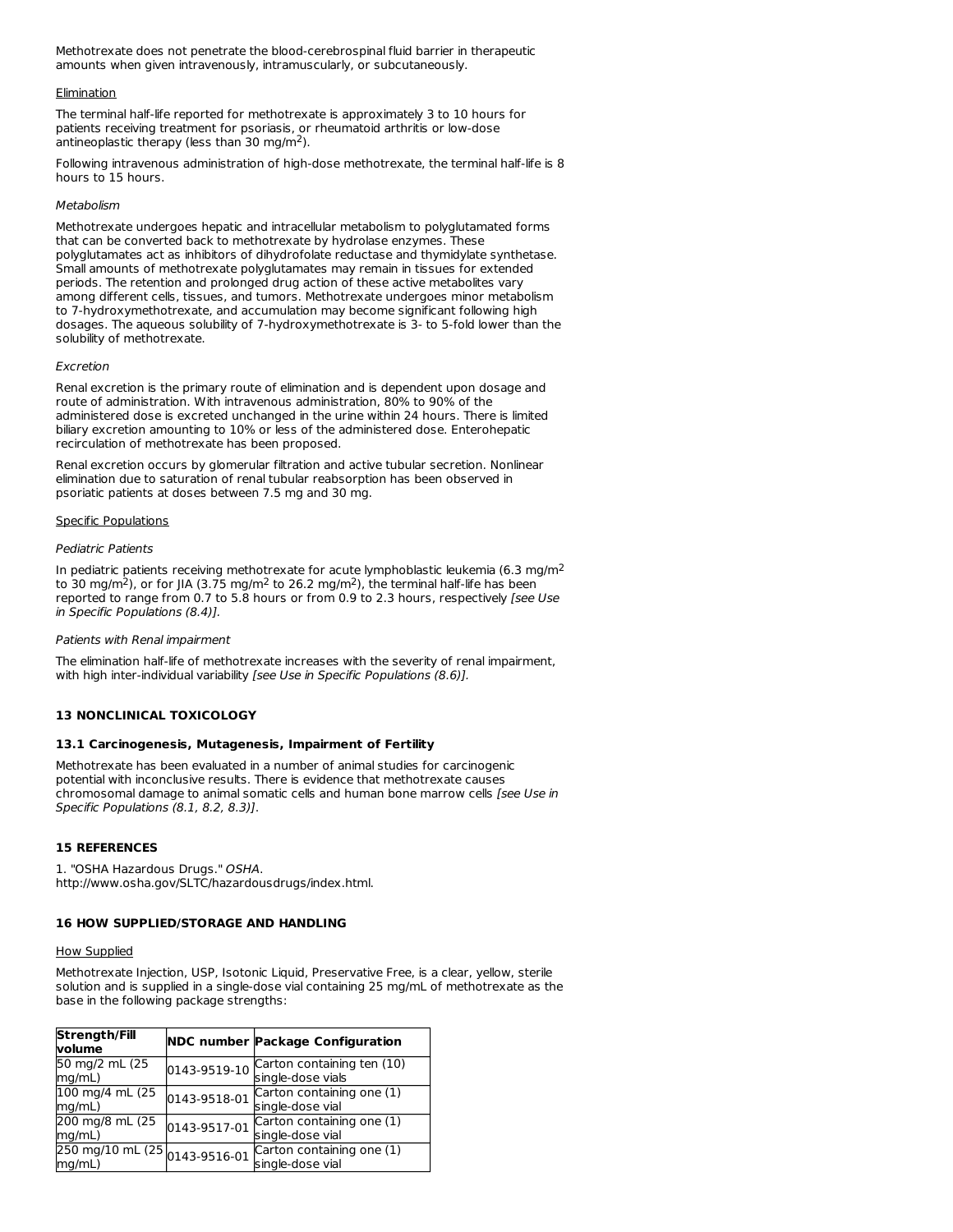### Storage and Handling

Store at 20°C to 25°C (68°F to 77°F); excursions permitted to 15°C to 30°C (59°F to 86°F) [see USP Controlled Room Temperature]. Protect from light.

Methotrexate Injection is a hazardous drug. Follow applicable special handling and disposal procedures. 1

For Product Inquiry call 1-877-845-0689.

## **17 PATIENT COUNSELING INFORMATION**

Advise the patient to read the FDA-approved patient labeling (Patient Information).

### Embryo-Fetal Toxicity

- Advise females of reproductive potential of the potential risk to a fetus and to inform their healthcare provider of a known or suspected pregnancy [see Contraindications (4), Warnings and Precautions (5.1), and Use in Specific Populations (8.1)].
- Advise females of reproductive potential to use effective contraception during methotrexate therapy and for 6 months after the final dose [see Use in Specific Populations (8.3)].
- Advise males of reproductive potential to use effective contraception during methotrexate therapy and for 3 months after the final dose [see Use in Specific Populations (8.3)].

## Hypersensitivity Reactions

Advise patients of the potential risk of hypersensitivity and that Methotrexate Injection is contraindicated in patients with a history of severe hypersensitivity to methotrexate. Advise patients to seek immediate medical attention if signs or symptoms of a hypersensitivity reaction occur [see Warnings and Precautions (5.2)].

## Myelosuppression and Serious Infections

Advise patient to contact their healthcare provider immediately for new onset fever, symptoms of infection, easy bruising or persistent bleeding [see Warnings and Precautions (5.4, 5.5)].

## Renal Toxicity

Advise patients that methotrexate can cause renal toxicity. Advise patients to immediately contact their healthcare provider for signs or symptoms of renal toxicity, such as marked increases or decreases in urinary output [see Warnings and Precautions (5.6)].

## **Hepatotoxicity**

Advise patients to report signs or symptoms of hepatic toxicity and avoidance of alcohol during methotrexate treatment [see Warnings and Precautions (5.7)].

#### Neurotoxicity

Advise patient to contact their healthcare provider immediately if they develop new neurological symptoms [see Warnings and Precautions (5.8)].

#### Gastrointestinal Toxicity

Advise patients to contact their healthcare provider if they develop diarrhea, vomiting, or stomatitis. Advise patients to immediately contact their healthcare provider for high fever, rigors, persistent or severe abdominal pain, severe constipation, hematemesis, or melena [see Warnings and Precautions (5.9)].

## Pulmonary Toxicity

Advise patients to contact their healthcare provider for symptoms of cough, fever, and dyspnea [see Warnings and Precautions (5.10)].

#### Dermatologic Toxicity

Advise patients that Methotrexate Injection can cause serious skin rash and to immediately contact their healthcare provider for new or worsening skin rash. Advise patients to avoid excessive sun exposure and to use sun protection measures [see Warnings and Precautions (5.11)].

#### Secondary Malignancies

Advise patients on the risk of second primary malignancies during treatment with Methotrexate Injection [see Warnings and Precautions (5.13)].

## **Lactation**

Advise women not to breastfeed during treatment with methotrexate and for 1 week after the final dose [see Use in Specific Populations (8.2)].

## **Infertility**

Advise females and males of reproductive potential that methotrexate may cause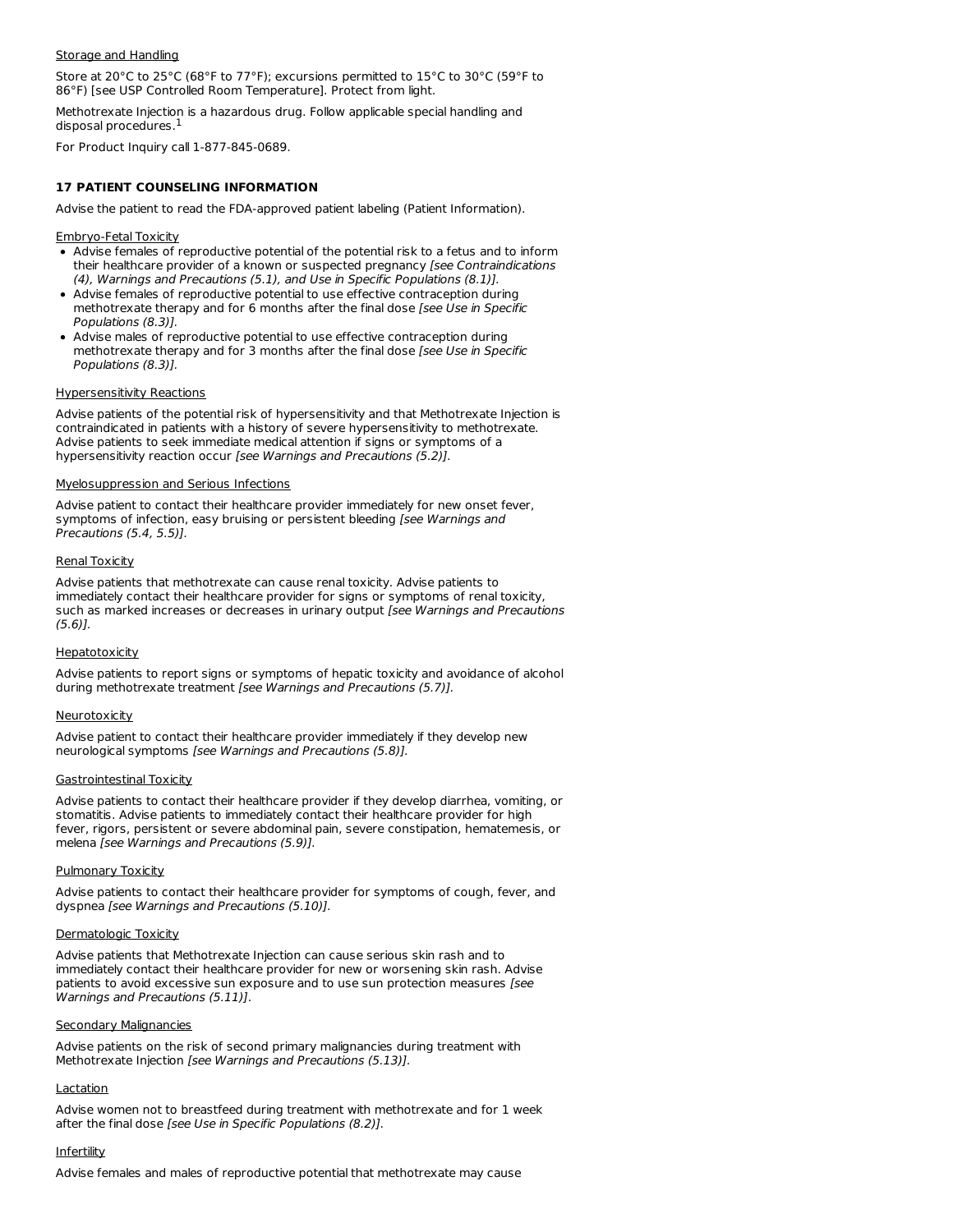impairment of fertility [see Use in Specific Populations (8.3)].

Drug Interactions

- Advise patients and caregivers to inform their healthcare provider of all concomitant medications, including prescription medicines, over-the-counter drugs, vitamins, and herbal products [see Drug Interactions (7)].
- Instruct patients being treated for neoplastic indication to not take products containing folic acid or folinic acid unless directed to do so by their healthcare provider [see Warnings and Precautions (5.12)].

## **Manufactured by**

THYMOORGAN PHARMAZIE GmbH,

Schiffgraben 23, 38690 Goslar, Germany

#### **Distributed by**

Hikma Pharmaceuticals USA Inc.

Berkeley Heights, NJ 07922

Revised September 2021

127.207.021/04

#### **Patient Information**

METHOTREXATE (Meth-oh-trex-ate) Injection for intravenous, intramuscular, subcutaneous, or intrathecal use

**What is the most important information I should know about Methotrexate Injection? Methotrexate Injection can cause serious side effects that may be severe and lead to death, including: Harm to an unborn baby, including birth defects or death of an unborn baby. Females who can become pregnant:**

- Your healthcare provider should do a pregnancy test before you start taking Methotrexate Injection to see if you are pregnant.
- . If you are being treated for a medical condition other than cancer, do not receive or take Methotrexate Injection if you are **pregnant.** See **"Do not receive Methotrexate Injection if**".
- If you are taking Methotrexate Injection to treat your cancer, you and your healthcare provider will decide if you will receive or take Methotrexate Injection if you are pregnant.
- Use effective birth control (contraception) during treatment and for **6** months after your final dose of Methotrexate Injection. Ask your healthcare provider what forms of birth control you can use during this time.
- Tell your healthcare provider right away if you become pregnant or think you are pregnant during treatment with **Methotrexate Injection.**

#### **Males with female partners who are able to become pregnant:**

Use effective birth control during treatment and for **3** months after your final dose of Methotrexate Injection. Tell your healthcare provider right away if your female partner becomes pregnant during treatment with Methotrexate **Injection.**

**Severe allergic reactions.** Severe allergic reactions can happen with Methotrexate Injection.

**Do not receive Methotrexate Injection** if you have had a severe allergic reaction to methotrexate in the past.

#### Get medical help right away if you develop any of the signs or symptoms of a severe allergic reaction to Methotrexate **Injection,** including:

- skin rash, itching, and hives
- swelling of the face, lips, tongue, or throat, or trouble swallowing
- dizziness or lightheadedness
- trouble breathing
- wheezing
- throat tightness • runny or stuffy nose
- fast heart rate
- chest pain
- feeling faint
- **Decreased blood cell counts.** Methotrexate Injection can affect your bone marrow and cause decreased red blood cell counts, white blood cell counts, and platelet counts, and a condition where your bone marrow cannot produce these blood cells (aplastic anemia). These decreased blood cell counts can be severe and may lead to a serious infection, the need for blood transfusions, treatment in a hospital, and can be life-threatening. Your healthcare provider will check your blood cell counts before you start and during treatment with Methotrexate Injection. Your healthcare provider will watch you closely for infections during treatment with Methotrexate Injection.

### **Call your healthcare provider right away if you develop:**

- a new fever (temperature of 100.4°F or higher) symptoms of infection easy bruising or bleeding that will not
	-
- stop

Your healthcare provider may give you medicines to support your blood counts or give you transfusions if needed, and change your dose or stop your treatment with Methotrexate Injection if needed.

**Serious infections.** People who receive treatment with Methotrexate Injection have an increased risk of developing serious infections that can be life-threatening or lead to death. These infections include:

- bacterial infections
- fungal infections
- viral infections
- hepatitis B infection that comes back (reactivation)
- tuberculosis (TB) infection that is new or that comes back (reactivation)
- shingles (herpes zoster)
- certain infections that happen because your immune system is weakened
- cytomegalovirus infections

Your healthcare provider will closely watch you for signs and symptoms of infection during treatment with Methotrexate Injection. Your healthcare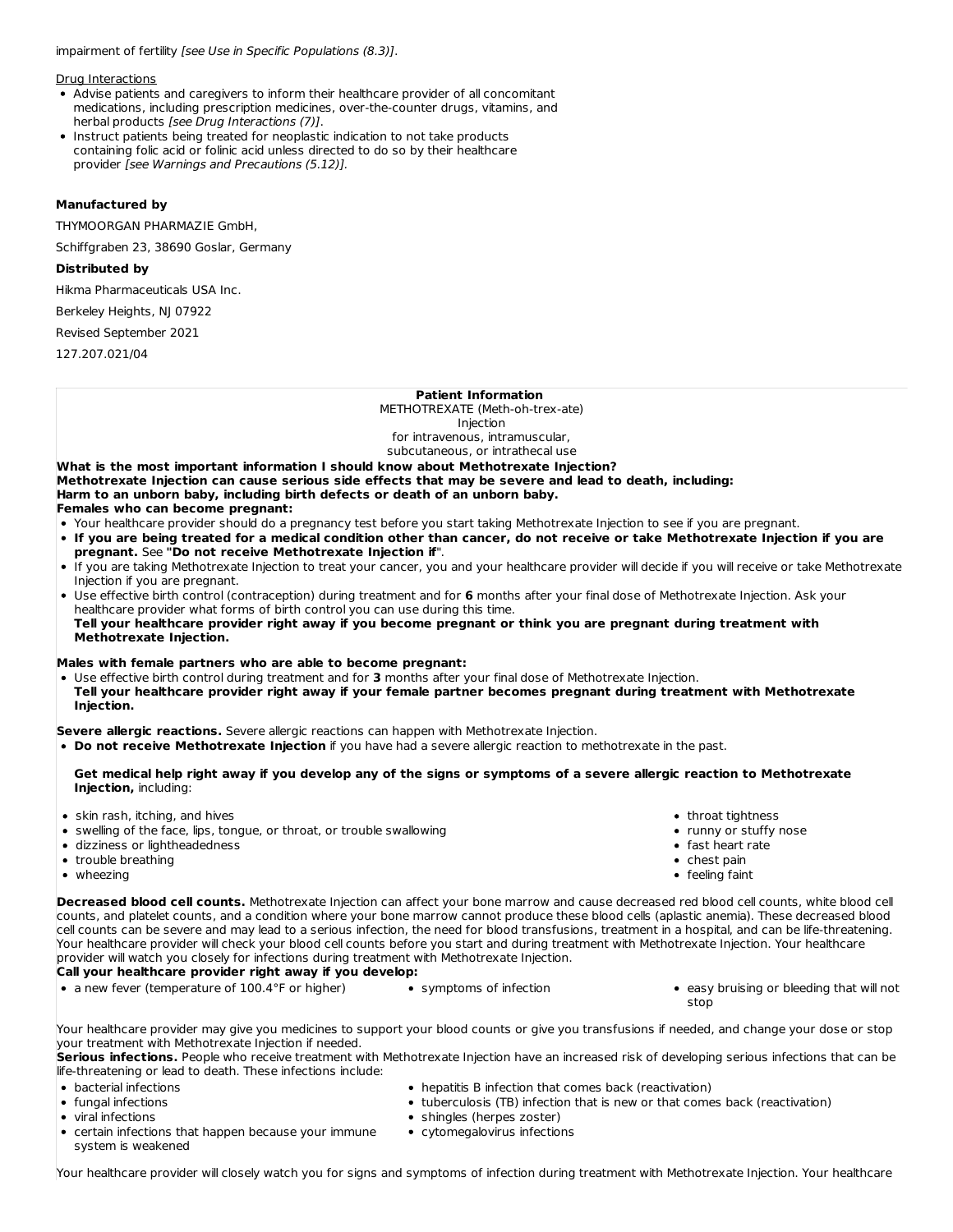provider may hold or stop your treatment with Methotrexate Injection if you develop a serious infection.

**Kidney problems.** Methotrexate Injection can cause kidney damage including sudden kidney failure that may not go away (irreversible). People who already have kidney problems have an increased risk of kidney problems with Methotrexate Injection. Your healthcare provider will check your kidney function during treatment, and will hold or stop Methotrexate Injection treatment as needed for severe kidney damage.

**Call your healthcare provider right away** if you have signs or symptoms of kidney problems such as a big change in the amount of urine that you make, either increased or decreased.

**Liver problems.** Methotrexate Injection can cause severe liver problems including liver scarring (fibrosis), cirrhosis, and liver failure that may not get better (possibly irreversible) and can cause death.

- **In people with psoriasis** who receive Methotrexate Injection, liver fibrosis or cirrhosis may happen without any symptoms or abnormal liver tests. The risk for liver problems in people with psoriasis increases with the amount of Methotrexate Injection that you receive over time.
- Your healthcare provider will do tests to monitor your liver function before you start and during treatment with Methotrexate Injection, and may hold or stop your treatment with Methotrexate Injection, if needed.
- The risk of liver problems is increased with heavy use of alcohol. Avoid drinking alcohol during Methotrexate Injection **treatment.**

Tell your healthcare provider if you develop any signs or symptoms of liver problems during treatment with Methotrexate Injection, including:

- tiredness
- easy bleeding or bruising

• difficulty thinking clearly

- loss of appetite
- nausea
- swelling in your legs, feet, or ankles weight loss
- 

- $\bullet$  itchy skin
- yellowing of your skin or the white part of your eyes weakness

**Brain and spinal cord (nervous system) problems.** Methotrexate Injection can cause nervous system problems that can be severe and last for a short time or last for a long time. These nervous system problems can get progressively worse, may not get better (possibly irreversible), and can cause death.

- Serious nervous system problems can happen in children who receive Methotrexate Injection, including seizures that can begin on one side of the brain (focal seizures) or on both sides of the brain (generalized seizures).
- The risk for a nervous system problem called leukoencephalopathy is increased in people who have had radiation treatment to their head and spine (craniospinal irradiation) in the past. Call your healthcare provider if you develop any new neurological symptoms.
- People who receive high-dose Methotrexate Injection can develop sudden symptoms that are like the symptoms of a stroke, but they last a short time and may go away (transient).
- People who receive injections of Methotrexate Injection into their spine (intrathecal methotrexate) can develop inflammation of the lining around the spinal nerves.

Call your healthcare provider right away if you or your child develop any new signs or symptoms of a nervous system problem during treatment with Methotrexate Injection, including:

- confusion
- weakness on one side of your body
- sudden blindness that goes away
- 
- coma headache
- $\bullet$  back pain

seizures

- stiff neck fever
- 

## **Severe stomach and intestine (gastrointestinal) problems**.

Methotrexate Injection can cause diarrhea, vomiting, mouth sores, stomach and intestinal inflammation with severe bleeding, and tears in the intestinal wall (perforation), and can lead to death.

- People who have stomach ulcers (peptic ulcer disease) or ulcerative colitis (UC) have a higher risk of developing severe stomach and intestine problems with Methotrexate Injection.
- Your healthcare provider may hold or stop your treatment with Methotrexate Injection if any of these severe stomach and intestinal problems happen, and treat you as needed.
- Call your healthcare provider if you develop diarrhea, vomiting, inflammation or sores in your mouth.

## **Call your healthcare provider right away if you develop:**

- high fever
- shaking chills
- stomach-area (abdomen) pain that is severe or does not go away.

**Lung problems.** Lung problems can happen suddenly (acute) with Methotrexate Injection or they can develop over a long period-of-time (chronic). Lung problems may not get better (possibly irreversible) and can cause death in anyone taking Methotrexate Injection. Your healthcare provider will monitor you for lung problems during treatment with Methotrexate Injection. Your healthcare provider may hold or stop your treatment with Methotrexate Injection, if needed.

**Call your healthcare provider** if you develop symptoms of a lung problem, including: cough, fever, and trouble breathing.

- **Skin reactions.** Severe skin reactions can happen with Methotrexate Injection, that can be serious and can lead to death.
- **In people with psoriasis:** Your psoriasis may get worse if you are exposed to sunlight or other types of ultraviolet light.
- Methotrexate Injection can cause reactivation of skin reactions that can happen after radiation therapy (radiation recall) and can cause sunburn to come back (photodermatitis).

Limit sunlight exposure during treatment with Methotrexate Injection. Use sunscreen and wear protective clothing when you will be exposed to sunlight during treatment with Methotrexate Injection.

Call your healthcare provider right away if you develop a new or worsening skin rash during treatment with Methotrexate **Injection.**

See **"What are the possible side effects of Methotrexate Injection?"** for more information about side effects.

#### **What is Methotrexate Injection? Methotrexate Injection is a prescription medicine used:**

## **in adults and children:**

- in combination with other chemotherapy medicines to treat acute lymphoblastic leukemia (ALL) to help prevent (prophylaxis) and to treat leukemia that spreads to the covering of the brain and spinal cord (meninges).
- to treat non-Hodgkin lymphoma
- in combination with other chemotherapy medicines to treat osteosarcoma
- severe constipation
- if you are vomiting blood
- blood in your stools
-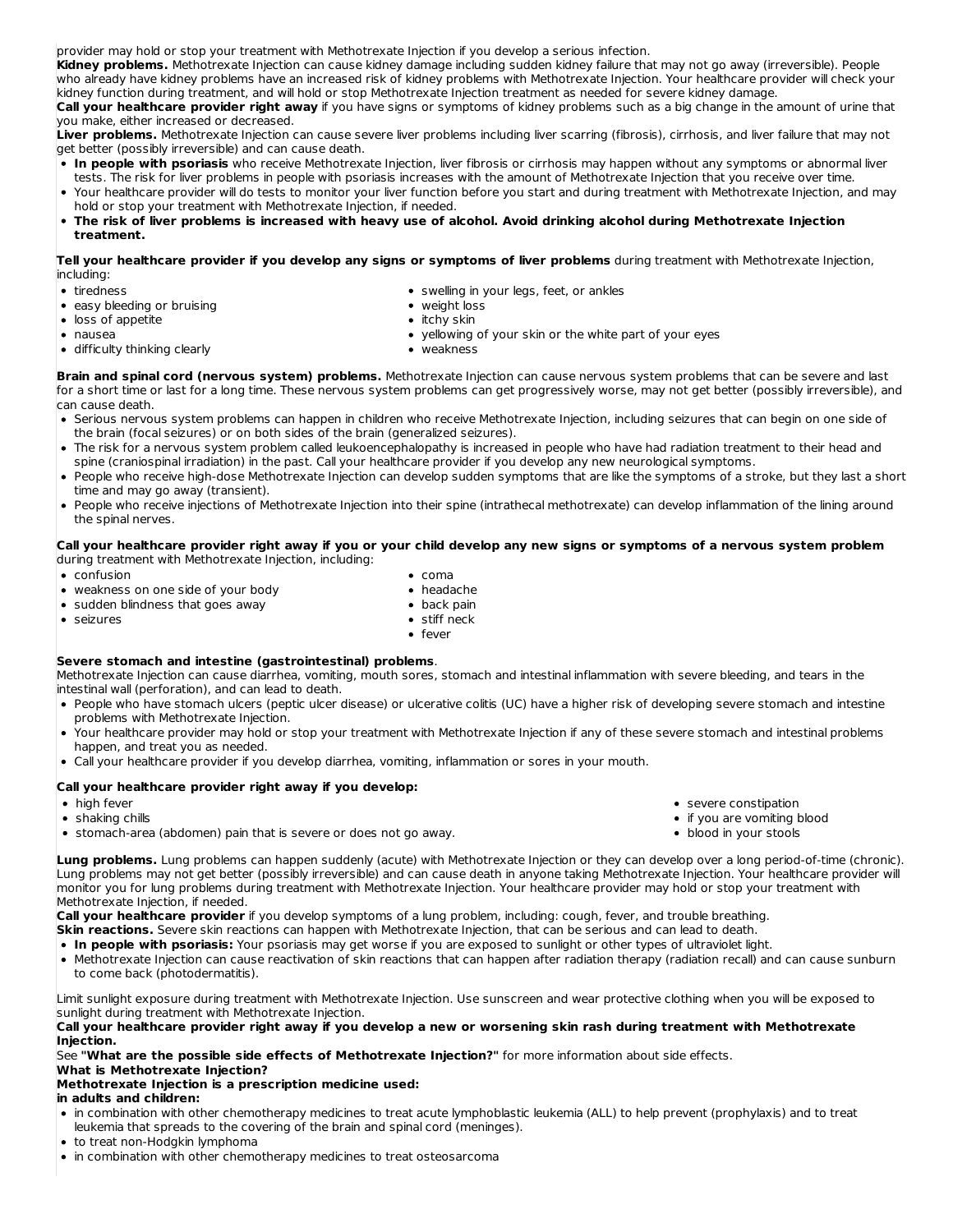## **in adults:**

- in combination with other chemotherapy medicines to treat breast cancer
- alone to treat squamous cell carcinoma of the head and neck
- in combination with other chemotherapy medicines to treat gestational trophoblastic neoplasia

### **Methotrexate Injection is a prescription medicine used:**

- in adults to treat rheumatoid arthritis (RA)
- in children to treat polyarticular juvenile idiopathic arthritis (pJIA)
- in adults to treat severe psoriasis
- **Do not receive Methotrexate Injection if you:**
- have had a severe allergic reaction to Methotrexate Injection. See **"What is the most important information I should know about Methotrexate Injection?"**
- you are pregnant and are being treated, or will be treated with Methotrexate Injection for rheumatoid arthritis, pJIA, or severe psoriasis, or for any disease other than cancer. Methotrexate Injection can cause harm to an unborn baby including birth defects or death of an unborn baby. See **"What is the most important information I should know about Methotrexate Injection?"**

#### Before you receive Methotrexate Injection, tell your healthcare provider about all of your medical conditions, including if you: have kidney problems or are receiving dialysis treatments

- have liver problems
- have a history of neurologic problems, including seizures
- drink-alcohol containing beverages during treatment with Methotrexate Injection, or if there are any changes in the amount of alcoholic beverages you drink
- have fluid in your stomach-area (ascites)
- have lung problems or fluid in your lungs (pleural effusion)
- plan to have any surgeries with general anesthesia, including dental surgery
- have stomach ulcers (peptic ulcer disease)
- have ulcerative colitis
- have recently received or are scheduled to receive a vaccine. You should not receive live vaccines during treatment with Methotrexate Injection.
- are breastfeeding or plan to breastfeed. Methotrexate may pass into your breast milk. Do not breastfeed during treatment and for 1 week after your last dose of Methotrexate Injection.

Tell your healthcare provider about all the medicines you take, including prescription and over-the-counter medicines, vitamins, and herbal supplements. Taking certain medicines can affect the amount of methotrexate in your blood and can increase your risk for serious side effects. **How will I receive or take Methotrexate Injection?**

- Depending on your medical condition and the dose of Methotrexate Injection that is prescribed by your healthcare provider, Methotrexate Injection can be given to you:
- through an intravenous (IV) line in your vein by injection into a large muscle
	- (intramuscular injection)
- injected under your skin (subcutaneous injection)
- for certain diseases the preservative-free formulation of Methotrexate Injection can also be injected through your spine directly into your spinal fluid.

## **If you are receiving Methotrexate Injection to treat your cancer:**

- Your healthcare provider will decide your dose, how you will receive Methotrexate Injection, and how often you need to receive it, depending on your medical condition that is being treated.
- If you are receiving high-dose Methotrexate Injection to treat your cancer, you will receive the medicine leucovorin to help prevent severe side effects ("rescue") to your bone marrow and other normal cells in your body. You will also receive intravenous (IV) fluids and other medicines to help prevent and treat side effects.
- If you are receiving a "moderate-dose" of Methotrexate Injection to treat your cancer, you may also receive leucovorin.
- . Do not take folic acid or folinic acid during treatment with Methotrexate Injection to treat your cancer, unless your healthcare provider tells you to. Taking folic acid or folinic acid with Methotrexate Injection may make your treatment less effective.
- Your healthcare provider will do blood tests to check for side effects during treatment with Methotrexate Injection.
- Your healthcare provider may stop your treatment, change when you receive your treatment, or change the dose of your treatment if you have certain side effects while receiving Methotrexate Injection.

#### If you are receiving Methotrexate Injection for treatment of severe psoriasis, rheumatoid arthritis, or polyarticular juvenile **idiopathic arthritis:**

- You should receive your Methotrexate Injection dose 1 time each week, not every day. Serious side effects and death have happened in people who mistakenly have taken Methotrexate every day instead of 1 time each week.
- Take folic acid or folinic acid every day during treatment with Methotrexate Injection, as instructed by your healthcare provider, to help reduce the chance of developing certain side effects, such as mouth sores.
- If you receive too much Methotrexate Injection call your healthcare provider or go to your nearest hospital emergency room right way. You will need to receive a medicine as soon as possible to help reduce side effects that could be severe and could cause death.

## **In all patients receiving Methotrexate Injection:**

If you miss receiving a dose of Methotrexate Injection, call your healthcare provider for instructions about when to receive your next dose of Methotrexate Injection.

#### **What are the possible side effects of Methotrexate Injection?**

## **Methotrexate Injection can cause serious side effects, including:**

- See "**What is the most important information I should know about Methotrexate Injection?"**
- **Tumor lysis syndrome (TLS)**. TLS is caused by the fast breakdown of cancer cells. TLS can cause kidney failure and the need for dialysis treatment, abnormal heart rhythm, seizure, and sometimes death. Your healthcare provider may do blood tests to check you for TLS if you are receiving Methotrexate Injection as a cancer treatment. Your healthcare provider will treat you as needed to prevent or manage TLS if you develop it during treatment with Methotrexate Injection.
- **New (secondary) cancers**. New (secondary) cancers can happen in people who take or receive Methotrexate Injection at any dose. Certain blood cancers can happen during treatment with low-dose Methotrexate Injection. In some cases, these blood cancers may completely go away (regress completely) after Methotrexate Injection is stopped.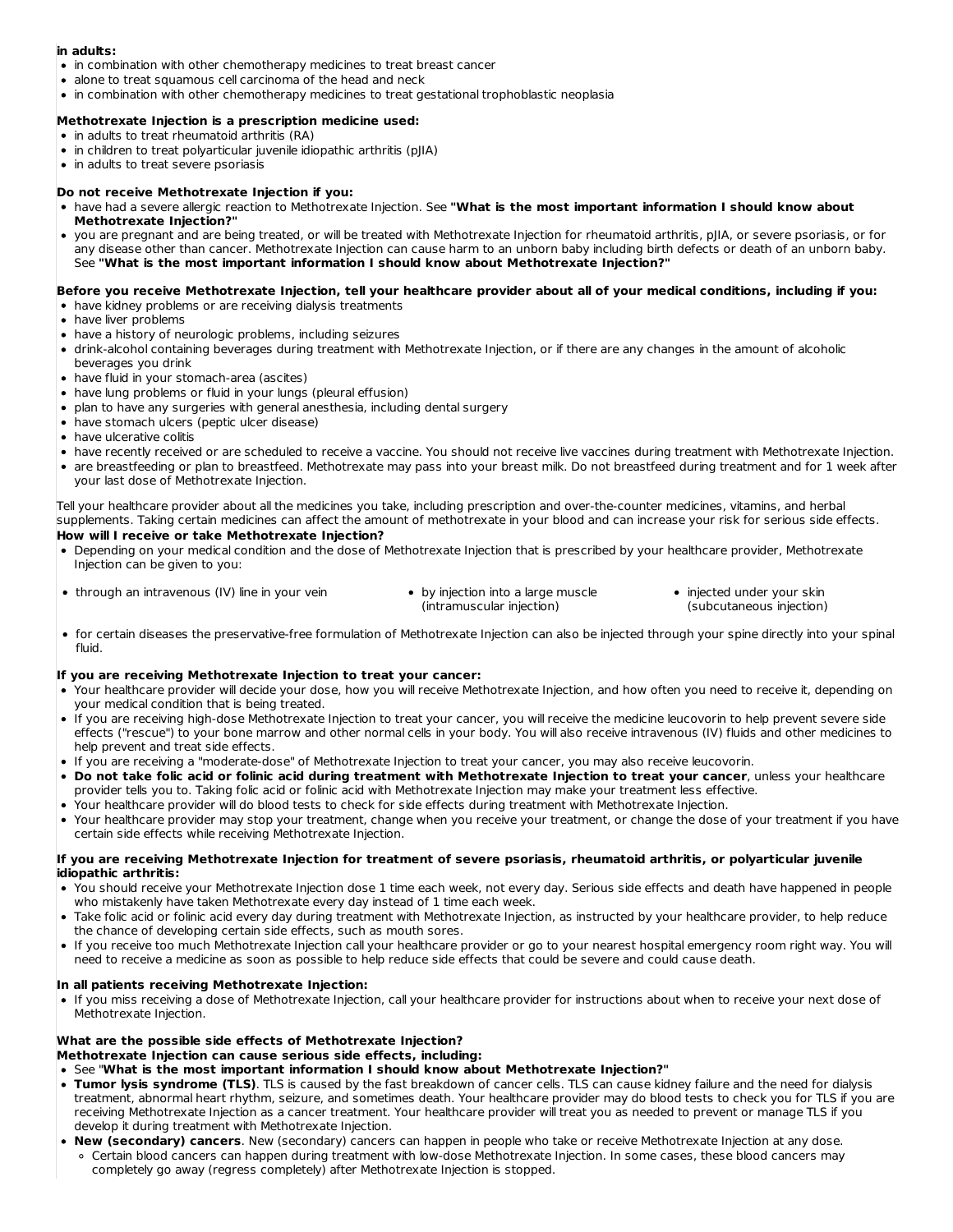- If you develop one of these blood cancers during treatment with Methotrexate Injection, your healthcare provider will stop your treatment, and treat as needed if the new cancer does not go away after Methotrexate Injection is stopped.
- Increased risk of soft tissue and bone problems due to receiving Methotrexate Injection in combination with radiation **therapy.** In people who receive Methotrexate Injection, some soft tissue in your body may die and some bone cells may die. People who receive radiation therapy in combination with Methotrexate Injection have an increased risk of this happening.

The most common side effects of Methotrexate Injection include:

mouth sores or ulcers

nausea

decreased white blood cell count. See "**What is the most important information I should know about Methotrexate Injection?**" upset stomach

**Possible fertility problems (infertility) in males and females.** Methotrexate Injection can cause fertility problems in males and females, and cause sperm production to stop in males, and menstrual problems in females. In females, your periods (menstrual cycle) may be irregular or completely stop when you receive Methotrexate Injection. Your periods may or may not return to normal following treatment. It is not known if your fertility will return after treatment. Talk to your healthcare provider about your risk for infertility if this is a concern for you. These are not all of the possible side effects of Methotrexate Injection.

Call your doctor for medical advice about side effects. You may report side effects to FDA at 1-800-FDA-1088.

### **General information about the safe and effective use of Methotrexate Injection.**

Medicines are sometimes prescribed for purposes other than those listed in a Patient Information leaflet.

You can ask your pharmacist or healthcare provider for information about Methotrexate Injection that is written for health professionals.

# **What are the ingredients in Methotrexate Injection?**

## **Active ingredient: methotrexate.**

**Inactive ingredients for Methotrexate Injection Preservative-free:** sodium chloride. May contain sodium hydroxide and/or hydrochloric acid to adjust pH to 8.5.

#### **Manufactured by**

THYMOORGAN PHARMAZIE GmbH, Schiffgraben 23, 38690 Goslar, Germany **Distributed by** Hikma Pharmaceuticals USA Inc. Berkeley Heights, NJ 07922 127.207.021/04 For more information, call 1-877-845-0689.

This Patient Information has been approved by the U.S. Food and Drug Administration. This revised: September 2021

## **PRINCIPAL DISPLAY PANEL - 2 ML**

NDC 0143-**9519**-01 Rx only

**Methotrexate**

**Injection, USP**

**50 mg per 2 mL**

**(25 mg/mL)**

**Preservative Free**

**For Intravenous, Intramuscular,**

#### **Intrathecal or Subcutaneous Use**

2 mL Single Dose Vial



### **PRINCIPAL DISPLAY PANEL - 4 ML**

NDC 0143-**9518**-01 Rx only **Methotrexate Injection, USP 100 mg per 4 mL (25 mg/mL) Preservative Free For Intravenous, Intramuscular Intrathecal or Subcutaneous Use** 4 mL Single Dose Vial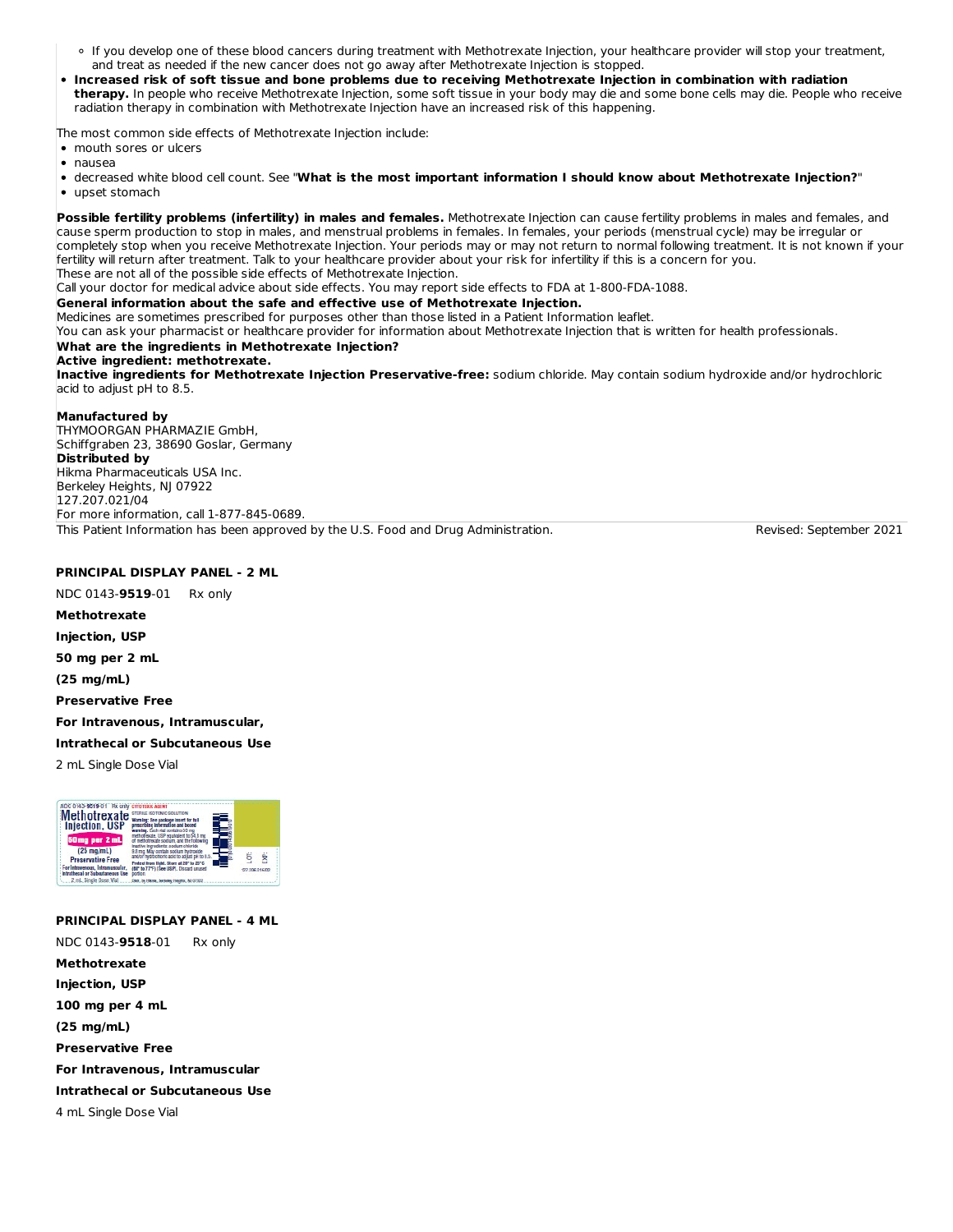

## **PRINCIPAL DISPLAY PANEL - 8 ML**

NDC 0143-**9517**-01 Rx only **Methotrexate Injection, USP 200 mg per 8 mL (25 mg/mL) Preservative Free For Intravenous, Intramuscular, Intrathecal or Subcutaneous Use** 8 mL Single Dose Vial

NDC 0143-9517-01 Rx only CYTOTOXIC AGENT Methotre xate<br>
Injection, USP<br>
Enter State<br>
Stephand and beautive 200 methods<br>
State and beautive 200 methods **Injection, USP Injection, USP**<br>
Each via contains 200 mg methodes<br>
200 mg per 8 mL<br>
<sup>Salac</sup>e Solomia make may be predicted<br>
(25 mg/mL)<br>
electric states and a state of the state of the state  $(25 \text{ mg/mL})$ Protect from light. Store at 20° to 25°C (68° to<br>77°F) (See USP Controlled Room Temperature) Preservative Free<br>Intravenous, Intramuscular,<br>athesal or Subsutaneous Use<br>BmL Single Dose Vial ior: EXP: scard u ed por Distributed by Hikma Pharmaceuticals USA Inc.<br>Berkeley, Heights, NJ 07922 127.206.017/02

## **PRINCIPAL DISPLAY PANEL - 10 ML**

NDC 0143-**9516**-01 Rx only

**Methotrexate**

**Injection, USP**

**250 mg per 10 mL**

**(25 mg/mL)**

**Preservative Free**

**For Intravenous, Intramuscular,**

**Intrathecal or Subcutaneous Use**

10 mL Single Dose Vial



#### **SERIALIZATION IMAGE - 2 ML CARTON**



#### **SERIALIZATION IMAGE - 4 ML, 8 ML, AND 10 ML CARTON**

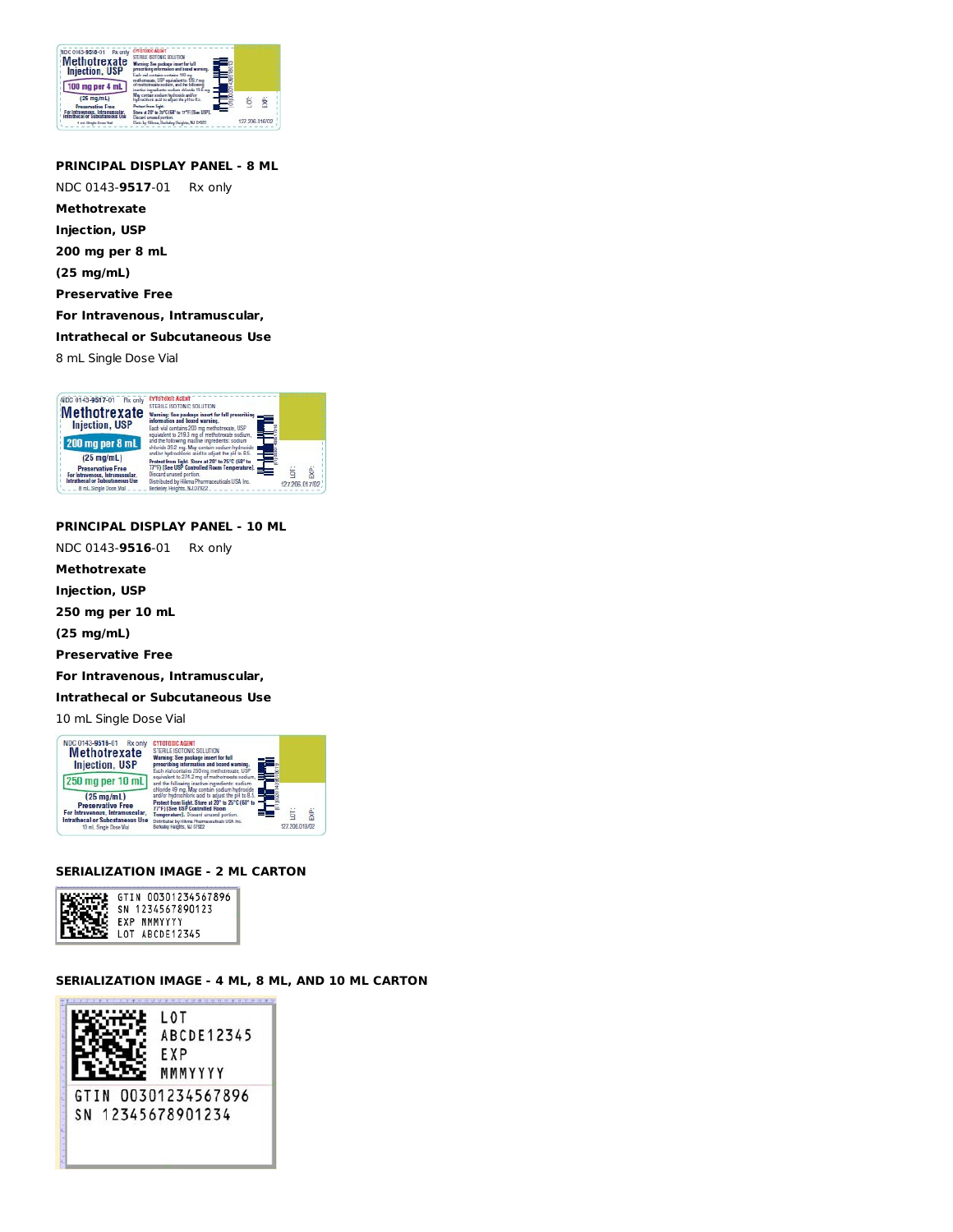| <b>METHOTREXATE</b>                    |                |                                                                  |            |                                       |                              |                               |                              |  |
|----------------------------------------|----------------|------------------------------------------------------------------|------------|---------------------------------------|------------------------------|-------------------------------|------------------------------|--|
| methotrexate solution                  |                |                                                                  |            |                                       |                              |                               |                              |  |
|                                        |                |                                                                  |            |                                       |                              |                               |                              |  |
| <b>Product Information</b>             |                |                                                                  |            |                                       |                              |                               |                              |  |
| <b>Product Type</b>                    |                | HUMAN PRESCRIPTION DRUG                                          |            |                                       | <b>Item Code</b><br>(Source) |                               | NDC:0143-<br>9519            |  |
|                                        |                | INTRA-ARTERIAL, INTRAMUSCULAR, INTRATHECAL,                      |            |                                       |                              |                               |                              |  |
| <b>Route of Administration</b>         |                | <b>INTRAVENOUS</b>                                               |            |                                       |                              |                               |                              |  |
|                                        |                |                                                                  |            |                                       |                              |                               |                              |  |
| <b>Active Ingredient/Active Moiety</b> |                |                                                                  |            |                                       |                              |                               |                              |  |
|                                        |                | <b>Ingredient Name</b>                                           |            |                                       | <b>Basis of Strength</b>     |                               | Strength                     |  |
|                                        |                | METHOTREXATE (UNII: YL5FZ2Y5U1) (METHOTREXATE - UNII:YL5FZ2Y5U1) |            |                                       |                              | METHOTREXATE<br>25 mg in 1 mL |                              |  |
|                                        |                |                                                                  |            |                                       |                              |                               |                              |  |
| <b>Inactive Ingredients</b>            |                |                                                                  |            |                                       |                              |                               |                              |  |
|                                        |                | <b>Ingredient Name</b>                                           |            |                                       |                              |                               | Strength                     |  |
| HYDROCHLORIC ACID (UNII: QTT17582CB)   |                |                                                                  |            |                                       |                              |                               |                              |  |
| SODIUM HYDROXIDE (UNII: 55X04QC32I)    |                |                                                                  |            |                                       |                              |                               |                              |  |
| SODIUM CHLORIDE (UNII: 451W47IQ8X)     |                |                                                                  |            |                                       |                              |                               |                              |  |
|                                        |                |                                                                  |            |                                       |                              |                               |                              |  |
| <b>Packaging</b>                       |                |                                                                  |            |                                       |                              |                               |                              |  |
| #<br><b>Item Code</b>                  |                | <b>Package Description</b>                                       |            | <b>Marketing Start</b>                |                              |                               | <b>Marketing End</b>         |  |
|                                        |                |                                                                  |            | Date                                  |                              |                               | Date                         |  |
| NDC:0143-9519-<br>$\mathbf{1}$<br>10   | 10 in 1 CARTON |                                                                  | 10/10/2017 |                                       |                              |                               |                              |  |
| 1                                      | Product        | 2 mL in 1 VIAL; Type 0: Not a Combination                        |            |                                       |                              |                               |                              |  |
|                                        |                |                                                                  |            |                                       |                              |                               |                              |  |
|                                        |                |                                                                  |            |                                       |                              |                               |                              |  |
| <b>Marketing Information</b>           |                |                                                                  |            |                                       |                              |                               |                              |  |
| Marketing                              |                | <b>Application Number or Monograph</b><br>Citation               |            | <b>Marketing Start</b><br><b>Date</b> |                              |                               | <b>Marketing End</b><br>Date |  |
| Category<br><b>ANDA</b>                | ANDA089340     |                                                                  |            | 10/10/2017                            |                              |                               |                              |  |
|                                        |                |                                                                  |            |                                       |                              |                               |                              |  |
|                                        |                |                                                                  |            |                                       |                              |                               |                              |  |
| <b>METHOTREXATE</b>                    |                |                                                                  |            |                                       |                              |                               |                              |  |
| methotrexate solution                  |                |                                                                  |            |                                       |                              |                               |                              |  |
|                                        |                |                                                                  |            |                                       |                              |                               |                              |  |
| <b>Product Information</b>             |                |                                                                  |            |                                       |                              |                               |                              |  |
| <b>Product Type</b>                    |                | HUMAN PRESCRIPTION DRUG                                          |            |                                       | <b>Item Code</b><br>(Source) |                               | NDC:0143-<br>9518            |  |
| <b>Route of Administration</b>         |                | INTRA-ARTERIAL, INTRAMUSCULAR, INTRATHECAL,                      |            |                                       |                              |                               |                              |  |
|                                        |                | <b>INTRAVENOUS</b>                                               |            |                                       |                              |                               |                              |  |
|                                        |                |                                                                  |            |                                       |                              |                               |                              |  |
| <b>Active Ingredient/Active Moiety</b> |                |                                                                  |            |                                       |                              |                               |                              |  |
|                                        |                | <b>Ingredient Name</b>                                           |            |                                       | <b>Basis of Strength</b>     |                               | <b>Strength</b>              |  |
|                                        |                | METHOTREXATE (UNII: YL5FZ2Y5U1) (METHOTREXATE - UNII:YL5FZ2Y5U1) |            |                                       | <b>METHOTREXATE</b>          |                               | 25 mg in 1 mL                |  |
|                                        |                |                                                                  |            |                                       |                              |                               |                              |  |
| <b>Inactive Ingredients</b>            |                |                                                                  |            |                                       |                              |                               |                              |  |
| HYDROCHLORIC ACID (UNII: QTT17582CB)   |                | <b>Ingredient Name</b>                                           |            |                                       |                              |                               | Strength                     |  |
| SODIUM HYDROXIDE (UNII: 55X04QC32I)    |                |                                                                  |            |                                       |                              |                               |                              |  |
| SODIUM CHLORIDE (UNII: 451W47IQ8X)     |                |                                                                  |            |                                       |                              |                               |                              |  |
|                                        |                |                                                                  |            |                                       |                              |                               |                              |  |
|                                        |                |                                                                  |            |                                       |                              |                               |                              |  |
| Packaging                              |                |                                                                  |            |                                       |                              |                               |                              |  |
|                                        |                |                                                                  |            | <b>Marketing Start</b>                |                              |                               | <b>Marketing End</b>         |  |

| #                            | <b>Item Code</b>      | <b>Package Description</b>                                | <b>Marketing Start</b><br>Date | <b>Marketing End</b><br>Date |  |  |  |  |
|------------------------------|-----------------------|-----------------------------------------------------------|--------------------------------|------------------------------|--|--|--|--|
| $\mathbf{1}$                 | NDC:0143-9518-<br>01  | 1 in 1 BOX                                                | 01/05/2018                     |                              |  |  |  |  |
| $\mathbf{1}$                 |                       | 4 mL in 1 VIAL; Type 0: Not a Combination<br>Product      |                                |                              |  |  |  |  |
|                              |                       |                                                           |                                |                              |  |  |  |  |
| <b>Marketing Information</b> |                       |                                                           |                                |                              |  |  |  |  |
|                              | Marketing<br>Category | <b>Application Number or Monograph</b><br><b>Citation</b> | <b>Marketing Start</b><br>Date | <b>Marketing End</b><br>Date |  |  |  |  |
|                              | <b>ANDA</b>           | ANDA089341                                                | 01/05/2018                     |                              |  |  |  |  |

| <b>METHOTREXATE</b>   |  |  |
|-----------------------|--|--|
| methotrexate solution |  |  |
|                       |  |  |